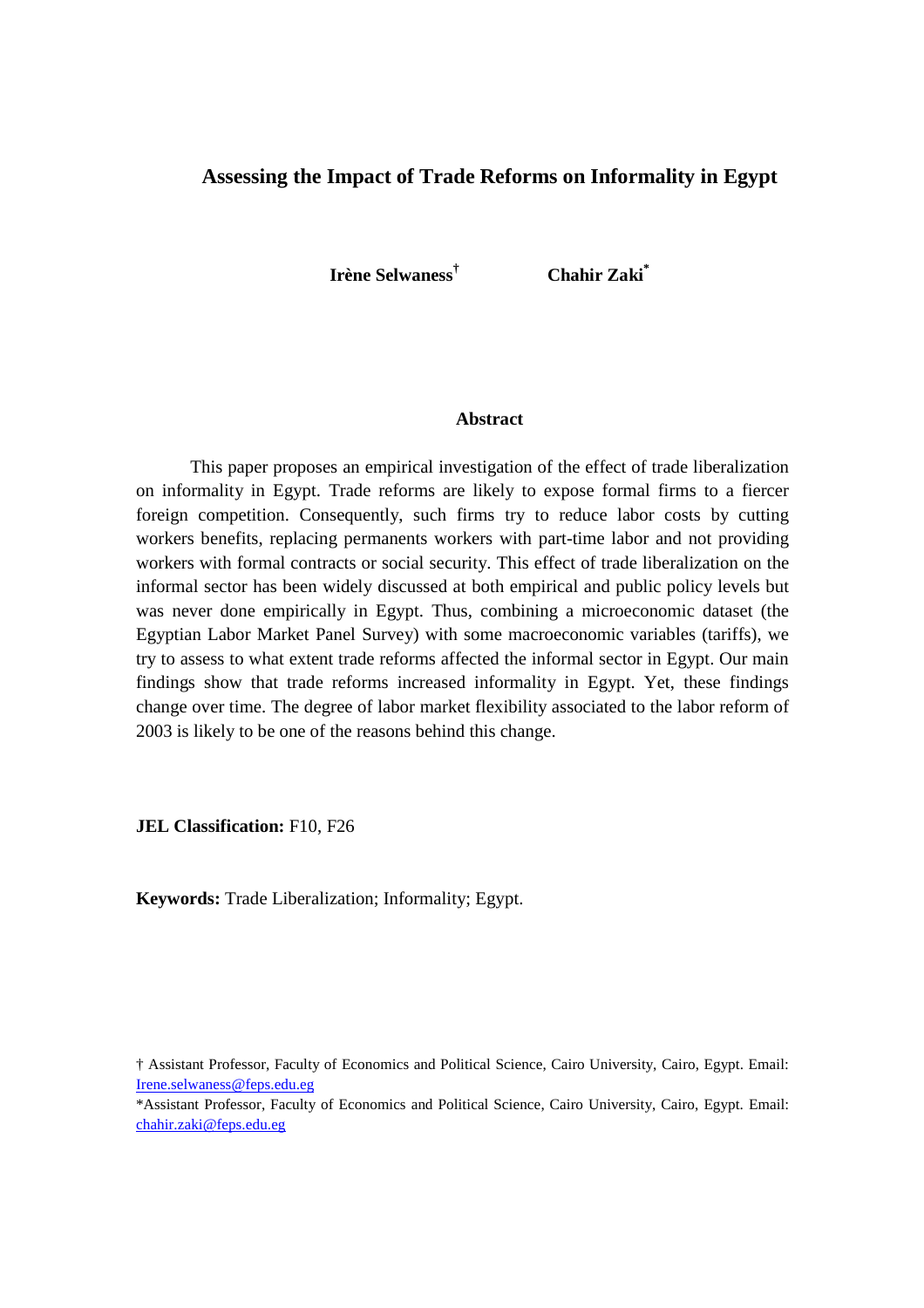## **1. Introduction**

Trade liberalization policies and the labor market are not dissociated. There are many claims that trade openness and markets' exposure to foreign competition could widen the wage inequality and increase labor movements towards informal sector. This is why trade openness can increase the share of informality in the labor market through several mechanisms. After trade reforms, formal firms can be more likely to get exposed to a fiercer foreign competition. Consequently, in order to keep their competitiveness, firms try to reduce labor costs by cutting workers benefits, replacing permanent workers with part-time labor and not providing workers with formal contracts or social security. They can also layoff some of their workers. The latter may seek informal employment afterwards if they cannot afford unemployment and if formal employment opportunities are limited. Moreover, firms can also outsource to the informal sector, such as subcontracting to home-based or self-employed micro-entrepreneurs.

The Egyptian case is quite interesting since Egypt experienced an increase in both trade openness and informality. During the Economic Reform and the Structural Adjustment Program (ERSAP) introduced since the early 1990s, trade reforms in Egypt were adopted in order to liberalize the trade regime, described as being highly restrictive by this period. Through reductions in tariff and non-tariff barriers over two decades, Egypt has significantly liberalized its external trade. Specifically, the maximum tariff rate has decreased from 110% at the end of the 1980s to reach 40% by the end of 1990's. In 2004, the government of Egypt launched the second wave of liberalization. Its objectives were twofold: first, to reduce tariffs and rationalize the tariff structure; and second, to reduce the number of products subject to non-tariff barriers. Both nominal and effective protections have declined in the manufacturing sector from 21.3% to 12.1% and from 23.3% to 14% respectively after the 2004 reform. Consequently, exports and imports in Egypt experienced significant increases since early 1990s and in a more pronounced way after 2004, where, on average, exports increased annually by 5% before 2004 vs. 24% after this date, while imports by 2% and 24% respectively.

In addition, the Egyptian labor market has experienced an increase in informality during the 1990s, also associated with the economic reform and structural adjustment program (ERSAP). There was a significant increase in the share of informal employment in total employed drawing on recent Egyptian studies. Earlier studies have shown that the majority of the jobs created between 1988 and 1998 were unprotected by legal contracts and that the share of growth of the unprotected regular jobs was the highest in the private sector non-agricultural sector (Assaad, 2009).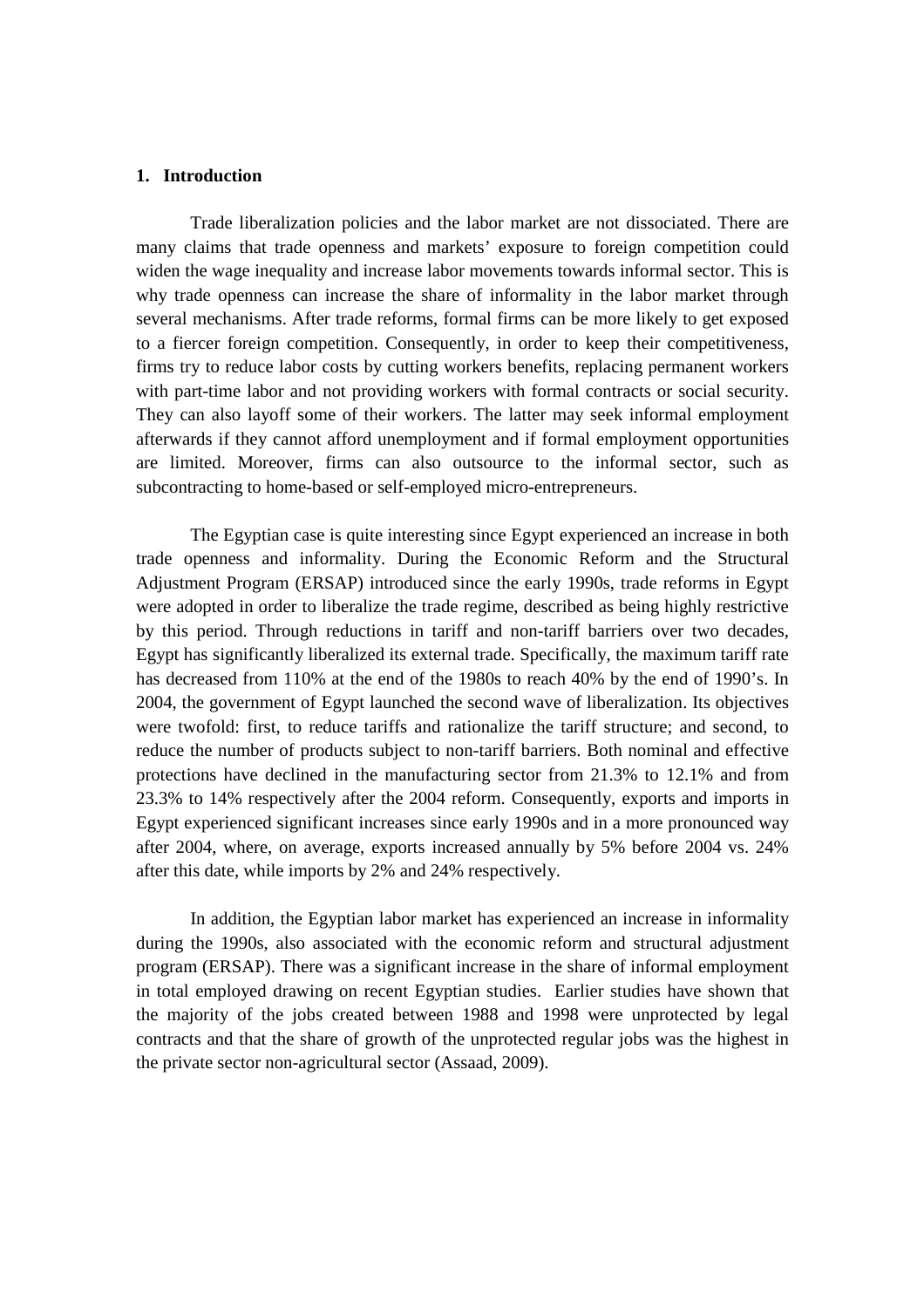The empirical literature on the impact of trade reforms on the informal sector is not very abundant despite the prominence of this question in public debate. In their seminal work, Currie and Harrison (1997) found that, in Morocco, firms started hiring more temporary workers after the completion of a comprehensive trade liberalization program. In addition, Goldberg and Pavcnik (2003) found that, in Brazil, there is no evidence of a relationship between trade policy and informality. Yet, in Colombia, they argued that there is an evidence of such a relationship, but only for the period preceding a major labor market reform that increased the flexibility of the Colombian labor market. The effect of trade liberalization on the informal sector was never done empirically in Egypt.

This paper proposes an empirical investigation of the impact of trade liberalization on informality In Egypt. Thus, through combining a microeconomic dataset (the Egyptian Labor Market Panel Survey) with macroeconomic variables (tariffs), we try to assess to what extent different trade reforms have affected the prevalence of informal jobs in the manufacturing sector in Egypt . Therefore, two approaches are followed. The first approach consists of a one-step analysis that estimates the probability of informal employment while including worker and job characteristics, industry indicators, and tariffs. This first approach serves as a direct assessment of the effect of trade on the probability of working in an informal job. In the second approach, a two-step estimation procedure is followed as in Goldberg and Pavnick (2003) where the change in the probability of informal employment in each industry, and each year, is being related to trade reforms and explained by tariffs. In the first step, the probability of informal employment is estimated including worker and job characteristics in addition to industry indicators, without the tariffs variable. Then, in the second step, the coefficients of the industry indicators extracted out of the first step are regressed on the tariff variable. This second-step analysis determines the impact of different trade reforms on what's called the "informality premia". Our main findings show that trade reforms increased informality in Egypt. Yet, these findings change over time. The degree of labor market flexibility associated to the labor reform of 2003 is likely to be one of the reasons behind this change.

This paper is organized as follows. Section 2 reviews briefly the literature related to the theoretical and empirical contributions on trade and informality. Section 3 presents some stylized facts on trade and informality in Egypt. Section 4 describes the methodology. Section 5 summarizes the data sources. Section 6 displays the results and section 7 concludes.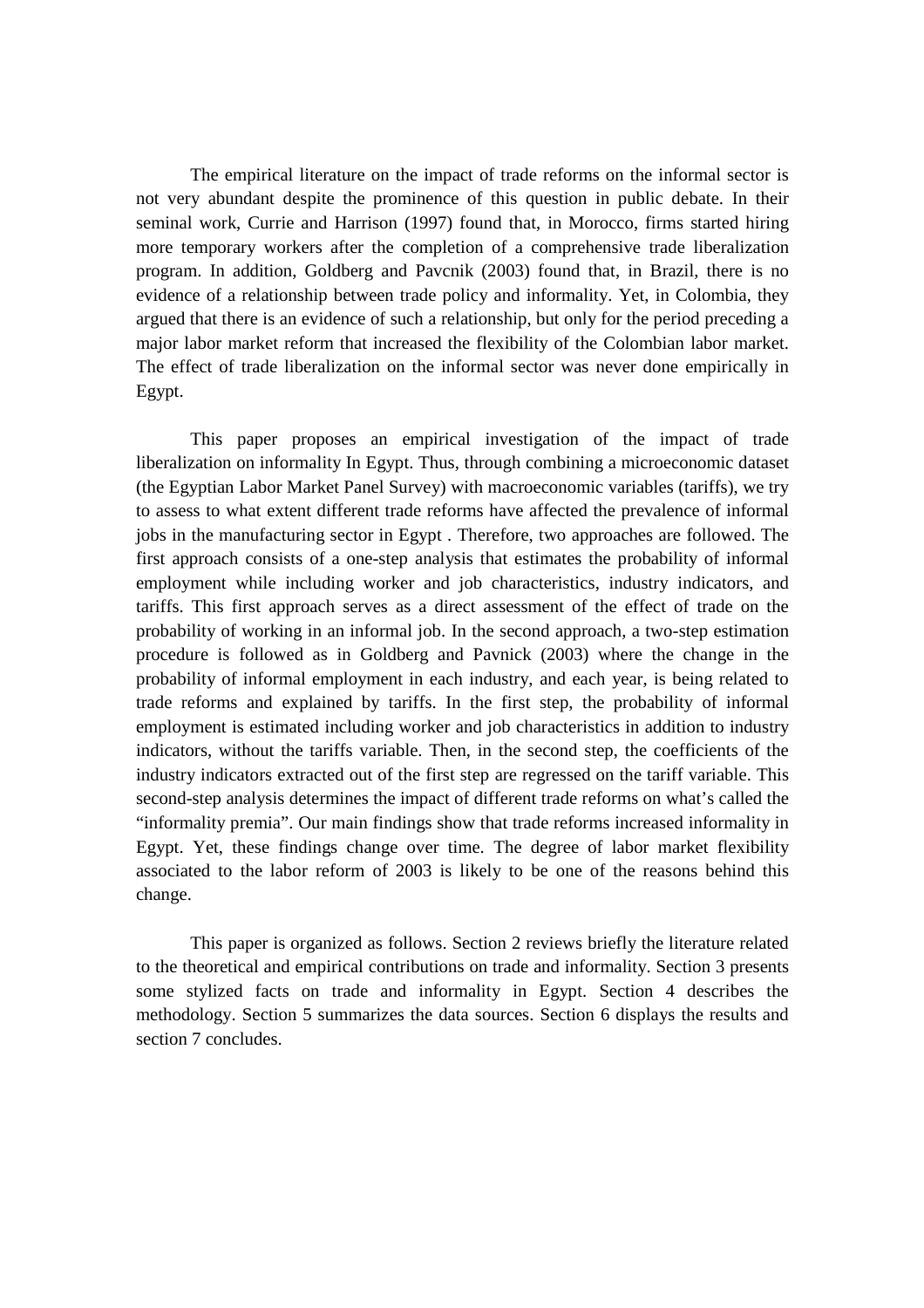## **2. From Theory to Empirics**

## **2.1. Theoretical Models**

As it was mentioned before, after trade reforms, formal firms can be more likely to get exposed to a fiercer foreign competition. Consequently, in order to keep their competitiveness, firms try to reduce labor costs by cutting workers benefits, replacing permanent workers with part-time labor and not providing workers with formal contracts or social security. They can also layoff some of their workers. The latter may seek informal employment afterwards if they cannot afford unemployment and if formal employment opportunities are limited. Moreover, firms can also outsource to the informal sector, such as subcontracting to home-based or self-employed micro-entrepreneurs.

The theoretical literature does not provide a clear relationship between informality and trade liberalization. While some studies found that it is more profitable to enter the formal sector rather to remain informal when trade openness increases, others argued that trade liberalization may lead to an increase in informality.

For the first group of studies, we can cite the heterogeneous firm model of Aleman-Castilla (2006) where trade liberalization (i.e. lower trade costs) implies that some firms will find it more profitable to enter the formal sector rather to remain informal. The least productive informal firms will be forced to exit the industry and only the most productive (formal) firms will export to international markets. Moreover, both, the exit of the least productive firms and the rise in output of the most productive (formal) firms lead to an aggregate increase in productivity. Yet, according to Fugazza and Niess (2008), considering that all goods are tradable is a strong assumption. If some goods are allowed to be non-tradable, the impact of trade liberalization on informality will additionally depend on the reaction of the real exchange rate and/or relative sector productivities. For instance, if the informal sector is equated with the non-tradable goods sector, and, if non-tradable goods are only for consumption, then the relationship between trade openness and informality could become negative. In this context, trade liberalization would lower the price of the non-tradable good in terms of the tradable good (i.e. a real depreciation) and this would decrease the size of the informal sector.

The second group of theoretical models show, by contrast, that trade liberalization will increase informality. For instance, Paz (2012) developed a theoretical model in which both domestic and foreign import tariffs affect two industry-level labor market outcomes: the share of informal workers and the formal-informal wage gap. His predictions show that a decrease in domestic import tariffs increases both the informality share and the formal-informal wage gap, whereas a decrease in foreign tariffs has the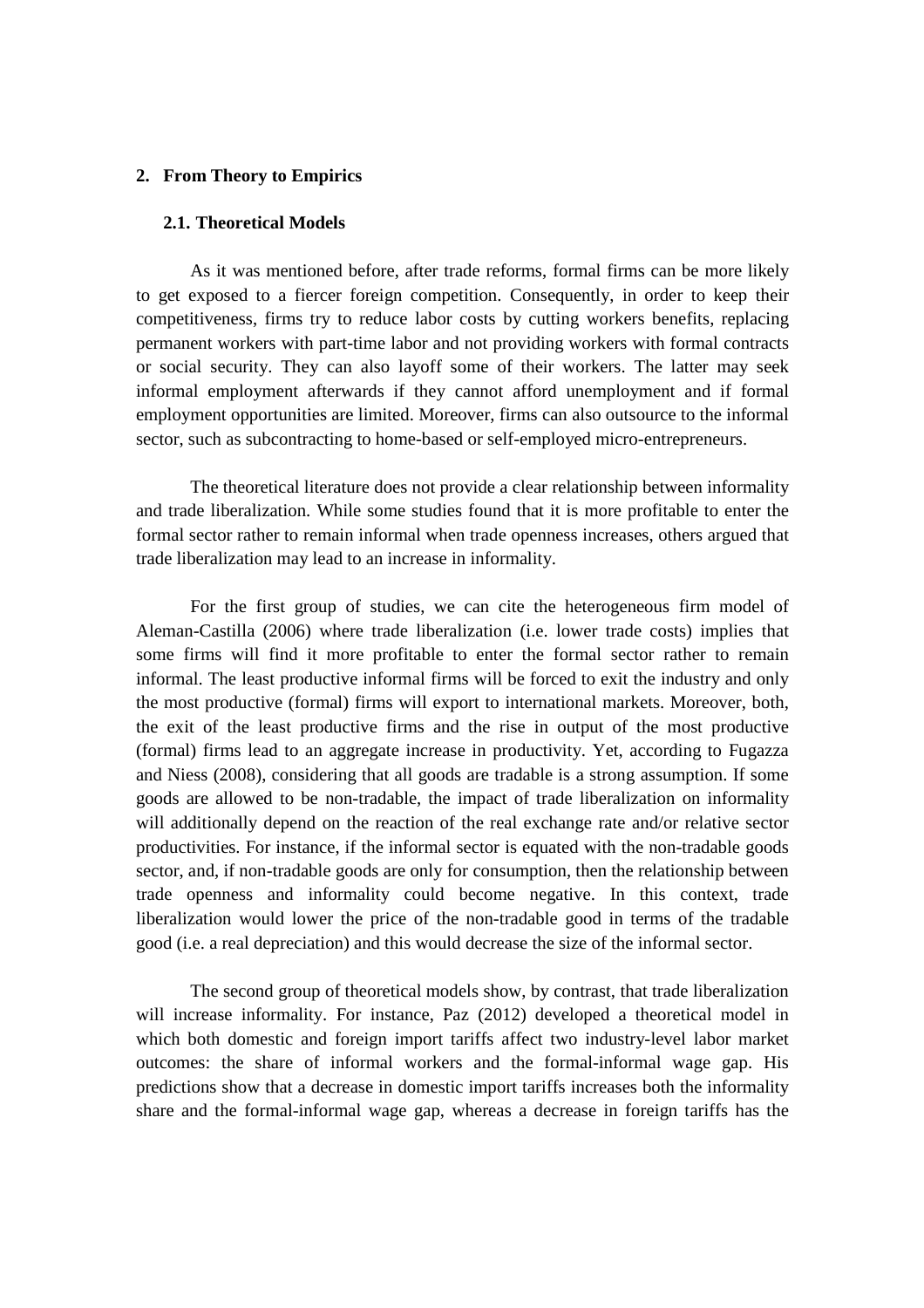opposite effect. A distinct feature of this model is the introduction of a realistic labor market distortion, payroll taxes, which endogenously generates informal jobs in the economy. He tested his model on Brazilian data (1989-2002) and found a significant negative impact of own liberalization on informality with a percentage point decrease in import tariffs leading to a 0.8 percentage point increase in informality share and a 0.4 percentage point increase in the wage gap. In the same line, Heid et al (2011) developed a heterogeneous-firm model with imperfect labor markets that captures the differences between maquila and non-maquila manufacturing plants and the existence of an informal sector. It is worth to mention that one of the key drivers behind Mexico's impressive export growth has been the maquila sector. Maquila plants, or maquiladoras for short, focus on assembling imported intermediate inputs which are then reexported either for further assembly or as finished goods, mostly to the US . They found that the expansion of the maquila sector during the 1990s was a mixed blessing for Mexico since the skill premium decreased by 2.7%, informality increased by 0.9% and overall welfare decreased by 3.7%.

Moreover, if pre-trade reform formal wages are determined by labor regulation (e.g. a binding minimum nominal wage), upward pressures on formal wages post trade reform might be slightly undermined; this would increase the chance to observe more informality as a consequence of trade liberalization. Finally, the fiscal environment can also influence the relationship between trade liberalization and informality. Existing models generally assume that public expenditures fully adapt to fiscal revenues without specifying how fiscal adjustment is actually achieved. Fiscal consolidation may require higher taxes or new fiscal instruments and both are likely to affect firms' incentives to extend informal inputs and workers' choices to become informal.

## **2.2. Empirical Evidence**

Similarly to theoretical models, empirical studies have been inconclusive on the effect of trade liberalization on informality. They suggest that informality can respond to trade liberalization either positively or negatively, depending on country and industry characteristics.

First, Aleman-Castilla (2006) uses the NAFTA experience to assess the impact of trade liberalization on informality in Mexico. Using Mexican and US import tariff data and the Mexican National Survey of Urban Labor, Aleman-Castilla (2006) findings suggest that lower import tariffs are related to lower informality in tradable industries. Results also suggest that informality decreases less in industries where import penetration is high and more in industries with greater export orientation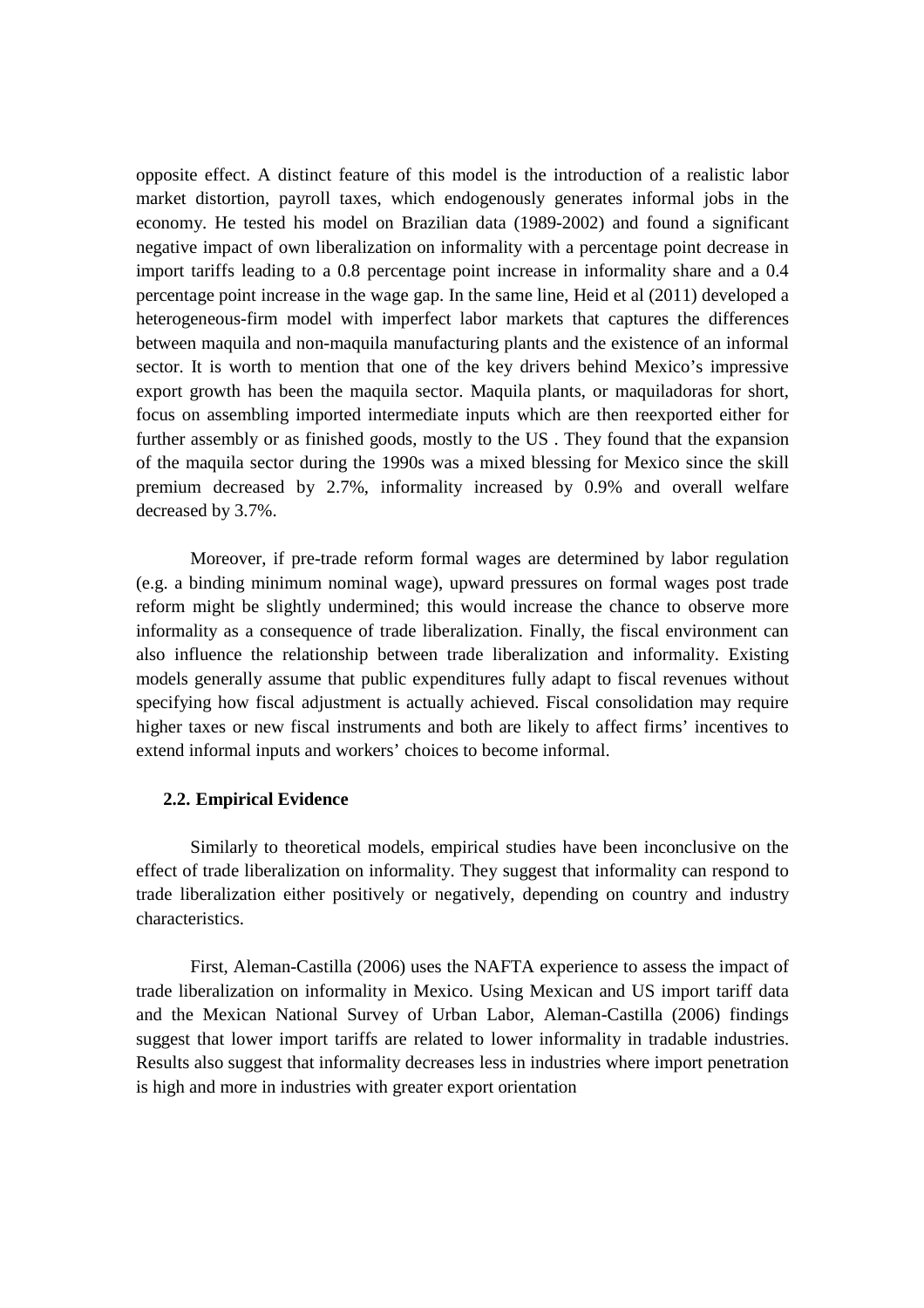Second, Pavcnik and Goldberg (2003) use household survey data for Brazil and Colombia collected over the 1980s and the 1990s. They find no evidence of any significant relationship between trade liberalization and informality in Brazil, whether positive of negative. For Colombia, they present evidence that informality has increased after trade liberalization. However, this finding appears directly related to the degree of labor market flexibility. Pavcnik and Goldberg (2003) report that prior to labor market reform, when costs of firing formal workers were high, an industry-specific tariff reduction has been associated with a greater likelihood of becoming informal. After labor market reform, however, industry-specific tariff reductions have been associated with smaller increases in the probability of becoming informal. In these studies, Pavcnik and Goldberg (2003) and Aleman-Castilla (2006) use a similar two-step estimation approach. In a first step, a linear probability model of informal employment is estimated. Explanatory variables include worker characteristics and industry dummies capturing workers' industry affiliation. Coefficients of the latter are defined as industry-informality differentials. These differentials are then used as the dependent variable in the secondstep estimations. They are regressed against import tariffs across years and resulting coefficients are taken as measures of the impact of trade liberalization on informality.

Bosch, Goni and Maloney (2007) study gross worker flows to explain the rising informality in Brazil's metropolitan labor markets from 1983 to 2002. This period covers two economic cycles, several macroeconomic stabilization plans, a far-reaching trade liberalization, and changes in labor legislation through the Constitutional reform of 1988. Secular movements in the levels and the volatility of gross flows suggest that the rise in informality during that period was largely caused by a reduction in job finding rates in the formal sector. Part of the remainder is linked to the constitutional reform which contributed to rising labor costs and reduced labor market flexibility; only a small fraction of the observed rise in informality is explained by trade liberalization. In other words, trade liberalization accounts for roughly 1% of the increase in informality, while the constitutional reforms account for 40-50%.

Andersen (2004) , using a four-sector, two-factor general equilibrium model of a small, open developing economy, showed that the existence of an informal sector in the model, where wages are more flexible in the short run than they are in the formal sector, may significantly lower short-term adjustment costs from trade liberalization, as the informal sector may quickly absorb some of the labor released from the sectors adversely affected by the trade liberalization.

In an earlier study, Currie and Harrison (1997) assess the impact of trade reform on employment in manufacturing firms in Morocco in the 1980s. They found that firms started hiring more temporary workers after the completion of a comprehensive trade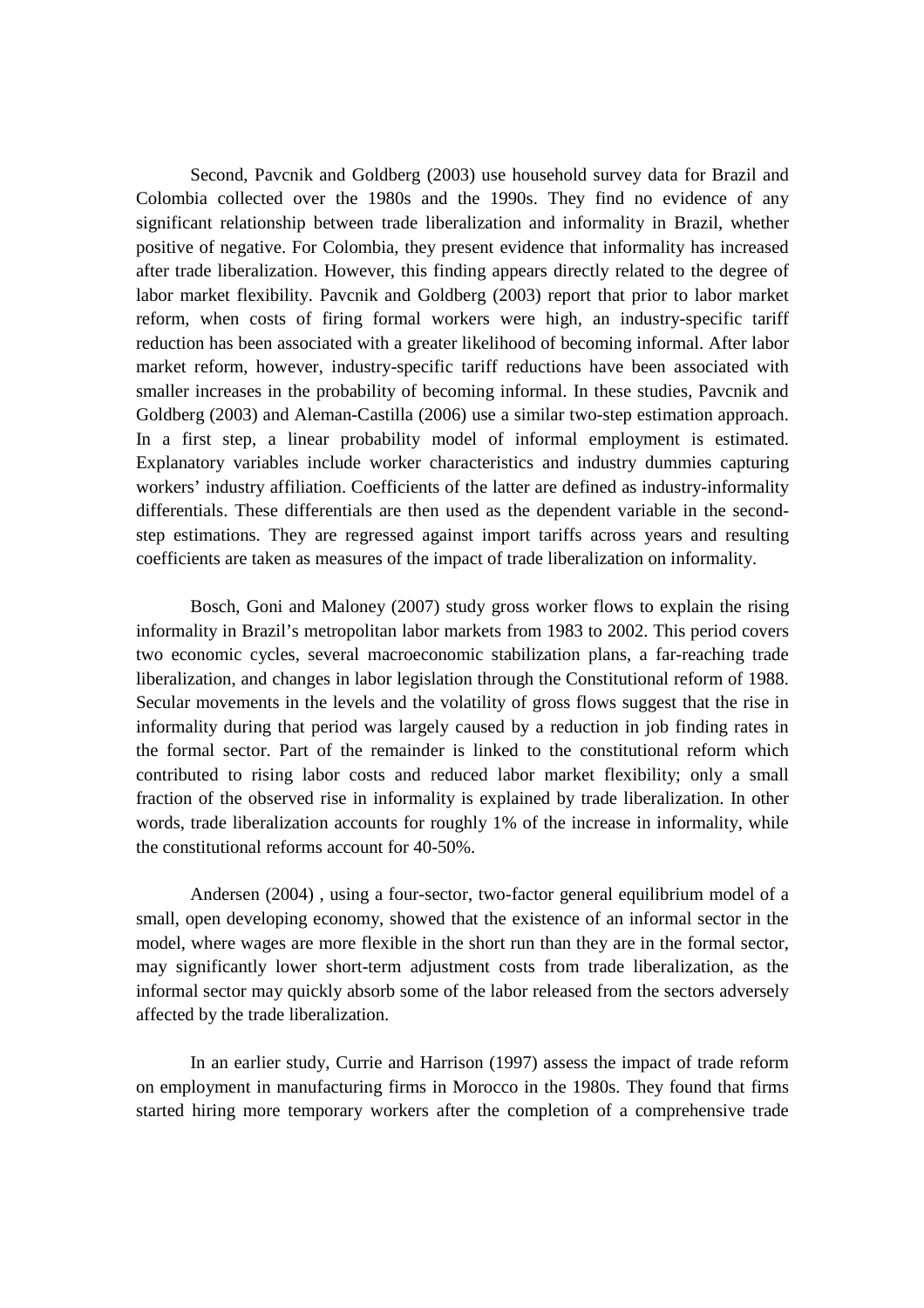liberalization program. They argue that government-controlled firms behaved quite differently from privately-owned firms since the former actually increased employment in response to tariff reductions, mostly by hiring low-paid temporary workers.

# **3. Stylized Facts**

<u>.</u>

## **3.1. Informality in Egypt**

The informal sector is mainly characterized by employment relationships that do not comply with labor regulations i.e. not protected by legal contracts or not covered by social security. Likewise, informality in the broader definition can be expressed by many terms such as informal enterprises, informal sector, informal jobs and informal employment. Informal sector is the sum of all informal enterprises, whose size does not exceed a determined threshold (5-10 workers depending on the national context) and are not registered/licensed or not subject to tax legislation, social protection or labor regulations. Jobs described as informal are own-account workers (self-employed), employers, employees in informal enterprises, subsistence workers (whose goods' production are for household consumption purposes), unpaid or contributing family workers, and employees in formal enterprises whose employment relationship are not subject to labor regulations, social protection systems, and/or taxation, for certain reasons. Informal employment includes all these types of informal jobs whether inside formal or informal establishments. This paper uses the lack of both legal contracts and social security coverage as indicators of informality.

In Egypt, the share of the manufacturing sector workers among all workers were about 12.91% in 1998 and 11.84% in 2006 (a sample of 1,071 and 1,699 workers). It employs around 16.95% and 12.95% in 1998 and 2006, respectively of overall informal employment in the Egyptian labor market.

From 1998 to 2006, in the manufacturing sector, the proportion of workers who do not have neither a contract or a social security coverage, i.e. informal, increased from 44.44% to 51.61%. The manufacturing sector was not the only sector experiencing an increase in informal employment, but also the construction, the whole and retail trade, the transportation and storage, the real estate and business were also among the sectors in which the proportion of informal workers increased during 1998 to 2006 (Figures 1 and  $2)^{1}$ .

[ Figures 1 and 2 about here]

 $^1$  These data are calculated based on the ELMS 1998 and the ELMPS 2006, described in Section 3.4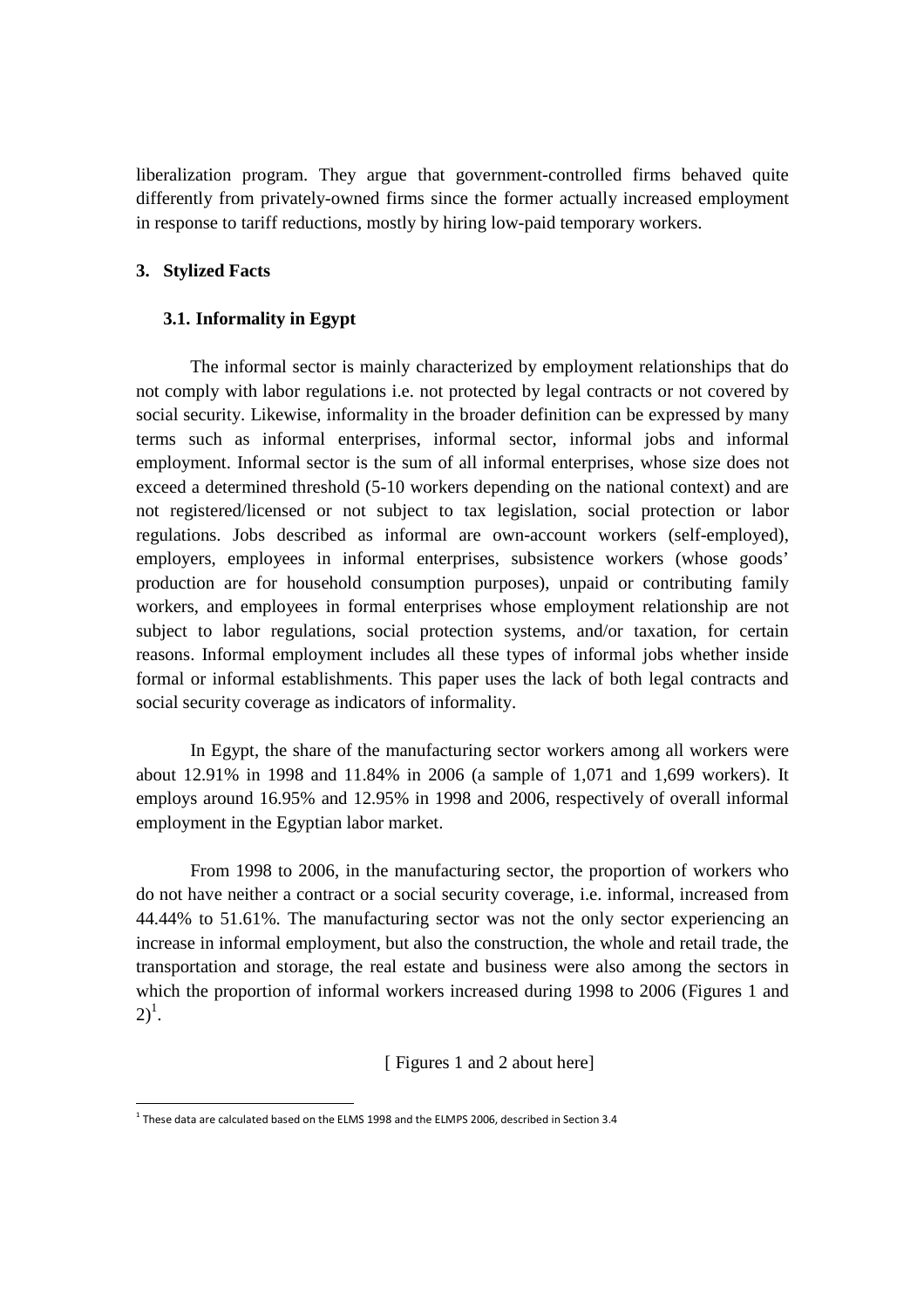The share of informal workers is examined by gender, age, educational attainment, region, size of the firm in terms of workers, and employment status as given in Table 1. It shows that the increase in informal employment in the manufacturing sector between 1998 and 2006 was prevalent across almost all different groups of workers. For instance, the proportion of informal men workers increased from 42.1 to 50.1% of total working men in the 88-06 period. Informality has also increased across age groups, educational levels, different regions and different size of the establishment (in terms of workers). The only exception was the young who experienced a decline in the share of those who are informally employed among them from 68.4 to 65.5%. The share of informal workers among females also declined slightly. Those who work in firms with more than 50 workers become less likely to be informal (proportion of informal ones went down to 23.6% in 2006 from 29.7%, in 1998, of all workers in the 50+ firms).

## [Table 1 about here]

Informal workers in the manufacturing sector generally have the known characteristics of informal workers as presented in the first two chapters of this thesis. Females are more likely to be informal than males. Moreover, the older the worker, the less likely he could be informal. Specifically, the percent of informal workers among the 15 to 29 workers is the highest as compared to their percent among the 30 to 49 or the 50 to 64 workers. Being married or head of the household reduces the incidence of informal employment. In addition, the share of informal workers declines with higher educational levels. Informal workers represent around 17.1% and 26.7% of those with above intermediate education level as compared to 60% and 70.9% among non-educated workers in 1998 and 2006, respectively. Workers living in Alexandria and Suez cities are the least likely to be informal relative to workers living in other areas. In 1998, the most likely to be informal were the workers living in rural lower Egypt. This has changed in 2006 where the workers living in rural upper become the most likely to be informal than workers in all other regions (68.7% of all workers in rural upper Egypt are informal). Needless to observe that rural workers are more likely than their urban peers to be informal. As expected, informal workers are heavily concentrated in firms with less than 10 workers where around three quarters of these firms work force are informal.

It is worth observing that the majority of the self-employed and the unpaid family workers are informal (75 and 86.7%, respectively in 1998 and 85.9 and 98.1%, respectively in 2006). In 1998, 40.9% of wage workers were informal against 35.6% of employers, suggesting that the former were more likely to be informal. In 2006, both categories of workers witnessed an increase in informality, yet employers were more exposed to informality with a share of 54.2% as compared to 45.9% of wage workers.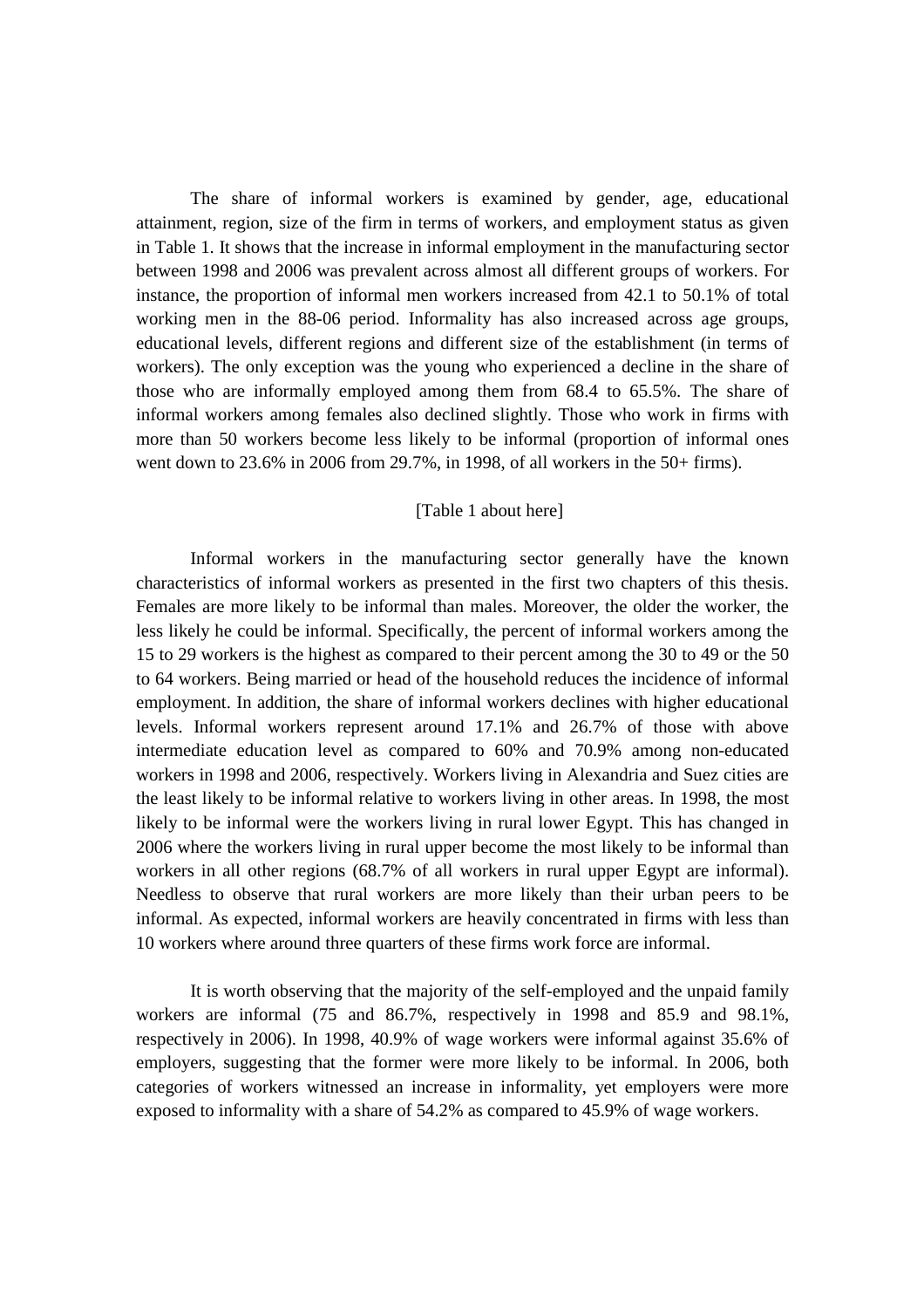Table 2 presents the percent of informal workers in each industry within the manufacturing sector. In 1998, informality was mainly prevalent in the wood production, the furniture, the garments, leather products and metal production industries. In other words, workers in these industries were the most likely to be informal. Between 1998 and 2006, the share of informal workers in these sectors, mainly wood production, furniture, metal production, and leather products continues to grow. Also, the share of informal workers in food and beverage industries increased from 41.3% to around 45% of its total workers. There was also an increase in informality in sectors such as the textiles, paper production, chemical production, medical production, non-metal minerals, and other transportation production. On the other hand, the percent of informal workers in garments sector has declined to around 61%. In addition to the garments industry, tobacco, coke and petroleum production; publishing and printing, machinery and equipment experienced a decline in their share of informal workers.

## [Table 2 about here]

The characteristics of informal workers by individual, household and job characteristics using the two waves 1998 and 2006 of the Panel data are presented in Table 3, showing similar trends as in Table 2.

## [Table 3 about here]

Using the panel dimension, it is interesting to look at the transition patters. Across all sectors, there are around 25.4% of the individuals working in the informal sector who shifted to the formal one between 1998 and 2006 as compared to 10.3% who shifted from formal to informal jobs (Table 4). Concerning the manufacturing sector, around 21.5% of informal workers have become formal as compared to around 9.2% of formal workers who have shifted to informal jobs in 2006. This suggests - in a descriptive and not empirically tested - that workers were more likely to shift to formal jobs than to informal ones in 2006.

#### [Table 4 are about here]

Furthermore, Table 5 describes the transition to the manufacturing sector in 2006, from five different states in 1998: informal job in the manufacturing sector, formal job in the manufacturing sector, informal job in any other economic activity sector, formal job in any other sector, and not working. It is shown that around two-third of those who did not work in 1998 (64.2%) became informal workers in the manufacturing sector in 2006. It is worth noting that this table only focuses on the manufacturing sector as being the entry state. This means that if those without jobs in 1998 got a job in the manufacturing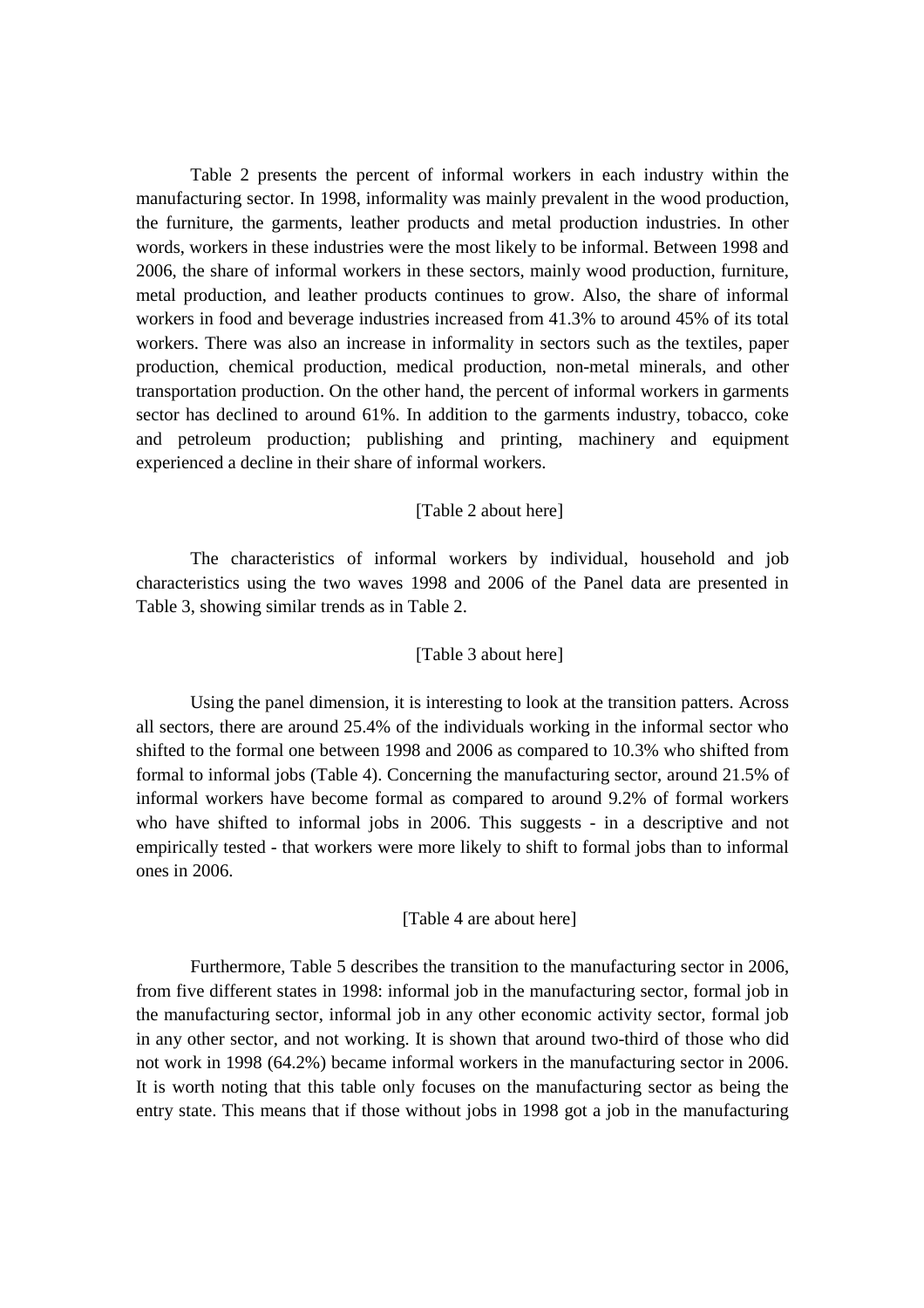sector in 2006, 64.2% of them will be informal. This can indicate that the new entrants in 1998 are more likely to get informal jobs in the manufacturing sector in 2006. Those who were not working in 1998 or were informal in other sectors than manufacturing are more likely to move to informal jobs in the manufacturing sector in 2006 than those who are in the formal sectors including the manufacturing.

[Table 5 is about here]

## **3.2. Trade Reforms**

Both exports and imports in Egypt experienced significant increases since early 1990s and in a more pronounced way after 2004. Figure 3 plots the evolution of exports and imports from 1990 to 2009. On one hand, both exports and imports increase after 2004 are much higher than those before 2004. On average, exports increased annually by 5% before 2004 vs. 24% after this date, while imports by 2% and 24% respectively. These facts are confirmed by Figure 4 that depicts the share of exports and imports to GDP over the same period. It follows a U-shaped curve showing the increases in the share of exports and imports following the ERSAP until 1992, and then the slope is downward until early 2000 after which it becomes upward again after the 2004 reform. The same analysis applies for imports. On the other hand, Egypt trade balance has been continuously in deficit throughout the period of the study. Imports exceed exports as a result of the upsurge in the volume of imports that are mainly concentrated in raw materials, investment goods or semi-finished products that are used in the production process.

[Figures 3 and 4 are about here]

Despite the widened deficit in the trade balance, the surplus on the current account (before the financial crisis) was an outcome of the rise in the services surplus and net unrequited transfers. In addition, the net inflow realized by the capital and financial account was due to the fact that foreign direct investment (FDI) increased in recent years (especially in petroleum, manufacturing and financial services).

In order to explain the burst in exports and imports, it is important to present how tariffs and other trade barriers have evolved over time. Over two decades, Egypt has significantly liberalized its external trade. The maximum tariff rate has decreased from 110% at the end of the 1980s to reach 40% by the end of 1990's. In 2004, the government of Egypt launched the second wave of liberalization. Its objectives were twofold: first, to reduce tariffs and rationalize the tariff structure; and second, to reduce the number of products subject to non-tariff barriers. The number of tariff bands was narrowed from 27 tariff brackets to 6, tariff dispersion measured by standard deviation declined from 16.1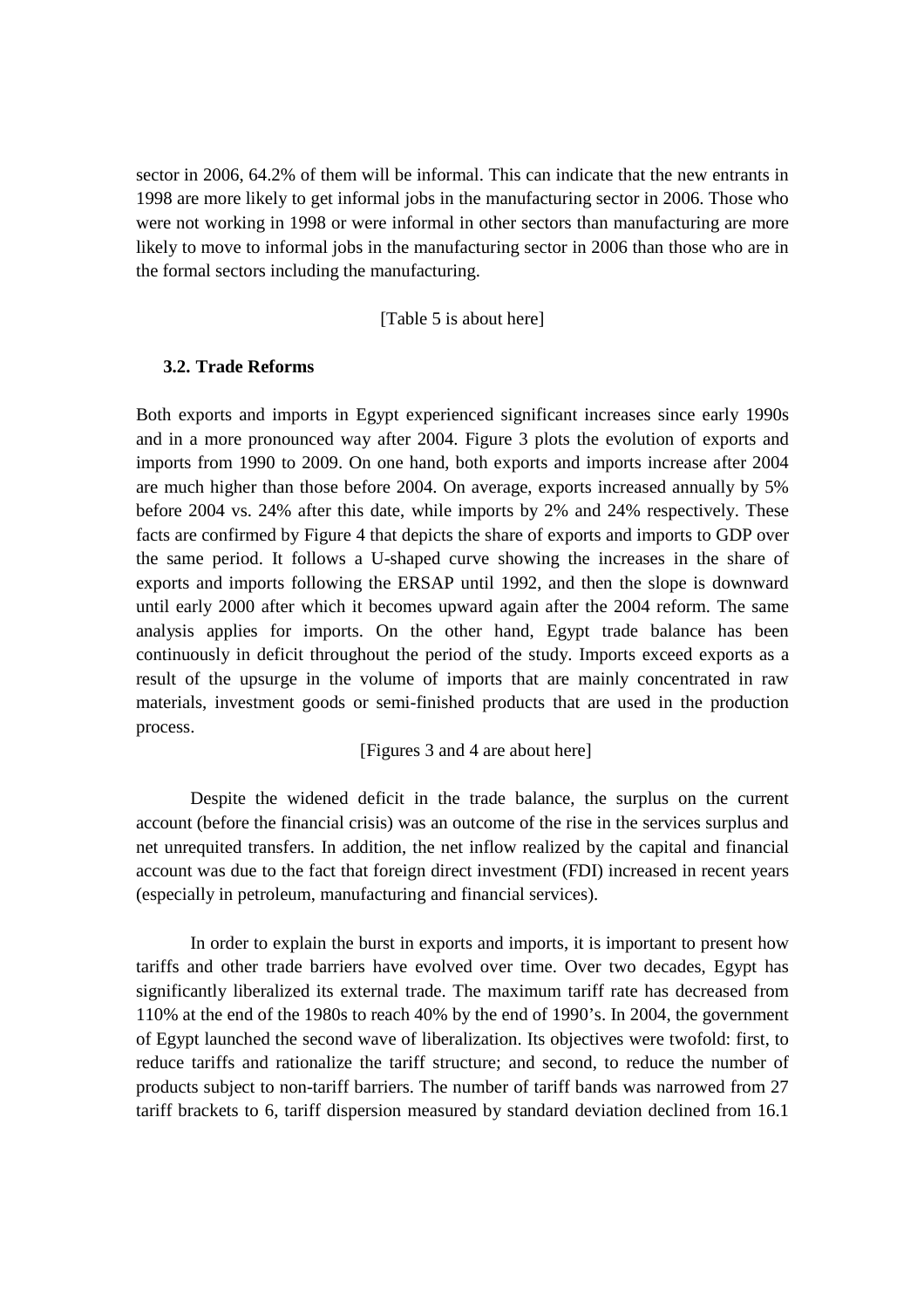in 2000 to 12.7 in 2004 and tariff lines were reduced from 8,000 to 6,000. Both nominal and effective protections have declined in the manufacturing sector from 21.3% to 12.1% and from 23.3% to 14% respectively after the 2004 reform. All those measures should in turn simplify procedures, minimize tariff evasion, and remove possibilities of discretion and corruption (Zaki, 2011). Therefore, the increase in exports and imports can be attributable to these trade reforms. Valdes and Foster (2011) have found that trade liberalization since the late-1990s has had a considerable impact on reducing protection of some industries. Yet, some sectors, such as the food and tobacco sectors, remain highly protected, due to tariff escalation and non-tariff barriers on the trade side, and due to energy subsidies on the input side. The effective rate of protection (ERP) has decreased from 85.6 percent in 1999 to 45 percent in 2009 for private business and from 122.5 percent to 37 percent for public enterprises over the same period. In addition, they argued that the dispersion of effective rate of protection fell between 1999 and 2009 from 192 to 57 percent, but it remains higher than the low dispersion of nominal tariffs due to first tariffs and output subsidies and second to energy subsidies.

Nearly 99% of Egypt's tariff lines are bound at the WTO. MFN tariffs on nonagricultural products are generally lower, with an average of 12.8%. Tariffs on agricultural goods remain high, with an average of 66.4%. The higher average on agricultural goods is strongly determined by average tariffs of over 1,000% on beverages and spirits. Table 6 presents both applied and most favored nation (MFN) tariff rates<sup>2</sup>. It is noteworthy that the simple (weighted) average<sup>3</sup> of applied tariffs has declined significantly, in particular between 2002 and 2004 reaching 20.3% (13.1%) down from 47.9% (23.7%). Despite a significant liberalization of the manufacturing sector, the primary sector remains relatively protected given the fact that in 2009, its simple average of MFN tariffs is 41% while the manufacturing's one is 9%. Finally, the difference between applied and weighted tariff rates is much larger for the primary sector (37.5% and 6% respectively) than for manufacturing (9.3% and 9.12% respectively). This is due to the fact that some products in the primary sector are subject to high tariffs (such as tobacco and alcohol) whereas their weights in international trade are significantly low.

[Table 6 is about here]

<u>.</u>

 $^2$  MFN tariffs are what countries promise to impose on imports from other members of the WTO, unless the country is part of a preferential trade agreement (such as a free trade area or customs union), applied . This means that, in practice, MFN rates are the highest (most restrictive) that WTO members charge one another. Applied tariff rates is are the average of effectively applied rates for all products subject to tariffs calculated for all traded goods

 $3$  Weighted mean tariff is the average of tariff rates weighted by the product import shares corresponding to each partner country. Simple mean tariff is the unweighted average of tariff rates for all products subject to tariffs calculated for all traded goods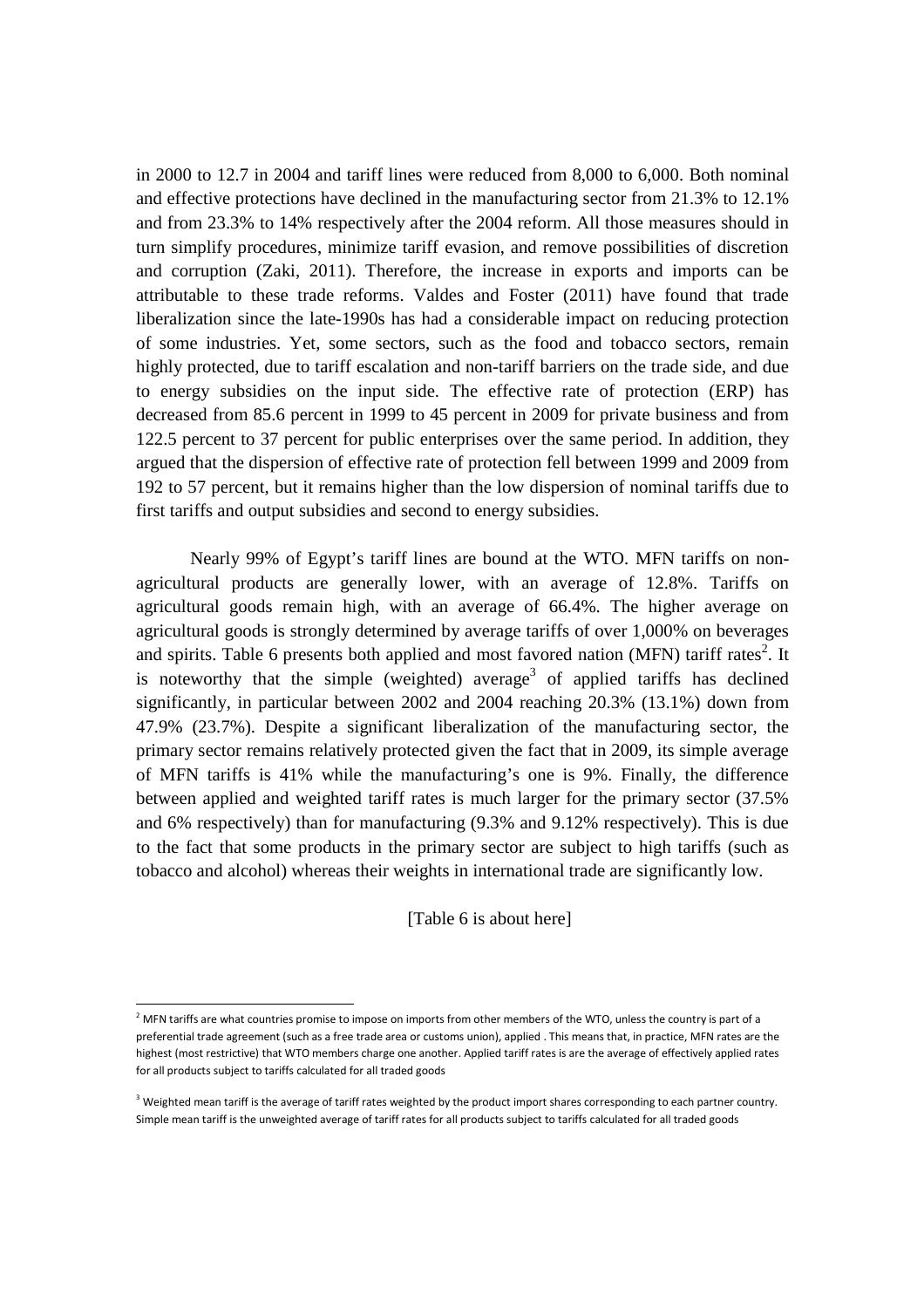Table 7 shows both imports penetration rate and exports performance for agriculture, manufacturing and services. It is quite clear that the picture has changed between 2006 and 2011. In 2006, the highest imports penetration rate is the one of services, followed by fuels, manufactures and agriculture. Yet, services and fuels exports performance are much higher than imports penetration making Egypt a net exporter of oil and services. Between 2006 and 2008, exports performance of agriculture, fuel, manufactures and services has been steadily increasing until the international financial crisis in 2008 and the popular uprising that demanded the overthrow of Mubarak's regime in 2011 have negatively affected Egypt's international trade. For this reason, in 2011, Table 7 shows that for services and fuel, exports performance is still higher than their imports penetration ratios. In contrast, for manufactures and agriculture, imports penetration is almost twice exports performance.

## [Table 7 is about here]

Figure 5 presents tariffs structure in manufacturing sectors. It is quite clear that tobacco, garments, and leather products have a high tariff rate while paper manufacturing, basic metal, and transport equipment are characterized by a low protection. At the same time, we notice that, with the exception of the tobacco sector, workers in the garments and leather products are more likely to be informal than workers in the paper production, basic metal or transport equipment (Table 2). Between 1997 and 2005, food and beverages, textiles, garments, leather products, motorized vehicles production, and paper production experienced important declines in applied tariff rates. Looking at the evolution of the percent of informal workers in these sectors, Table 2 shows that these sectors were also among the ones whose workers were more prompt to informality in 2006, with the exception of motorized vehicles.

#### [Figure 5 is about here]

Along with these unilateral trade liberalization efforts that took place since the 1990s, Egypt has signed many bilateral and multilateral free trade agreements (FTA). On the bilateral front, Egypt has concluded free-trade agreements with the European Union (2004), the members of EFTA (the Republic of Iceland, the Principality of Liechtenstein, the Kingdom of Norway, the Swiss Confederation, 2004), Turkey, and other Arab countries. At the regional level, Egypt has concluded to the Greater Arab Free Trade Area (GAFTA), the Common Market of Eastern and Southern Africa (COMESA) and the Agadir Free Trade Agreement (with Tunisia, Jordan and Morocco). It has also some framework agreements that should turn into free trade ones such as the agreement with the MERCOSUR countries and the one with the UEMOA (Union Economique et Monetaire Ouest Africaine). Finally, Egypt has also signed the Qualified Industrial Zones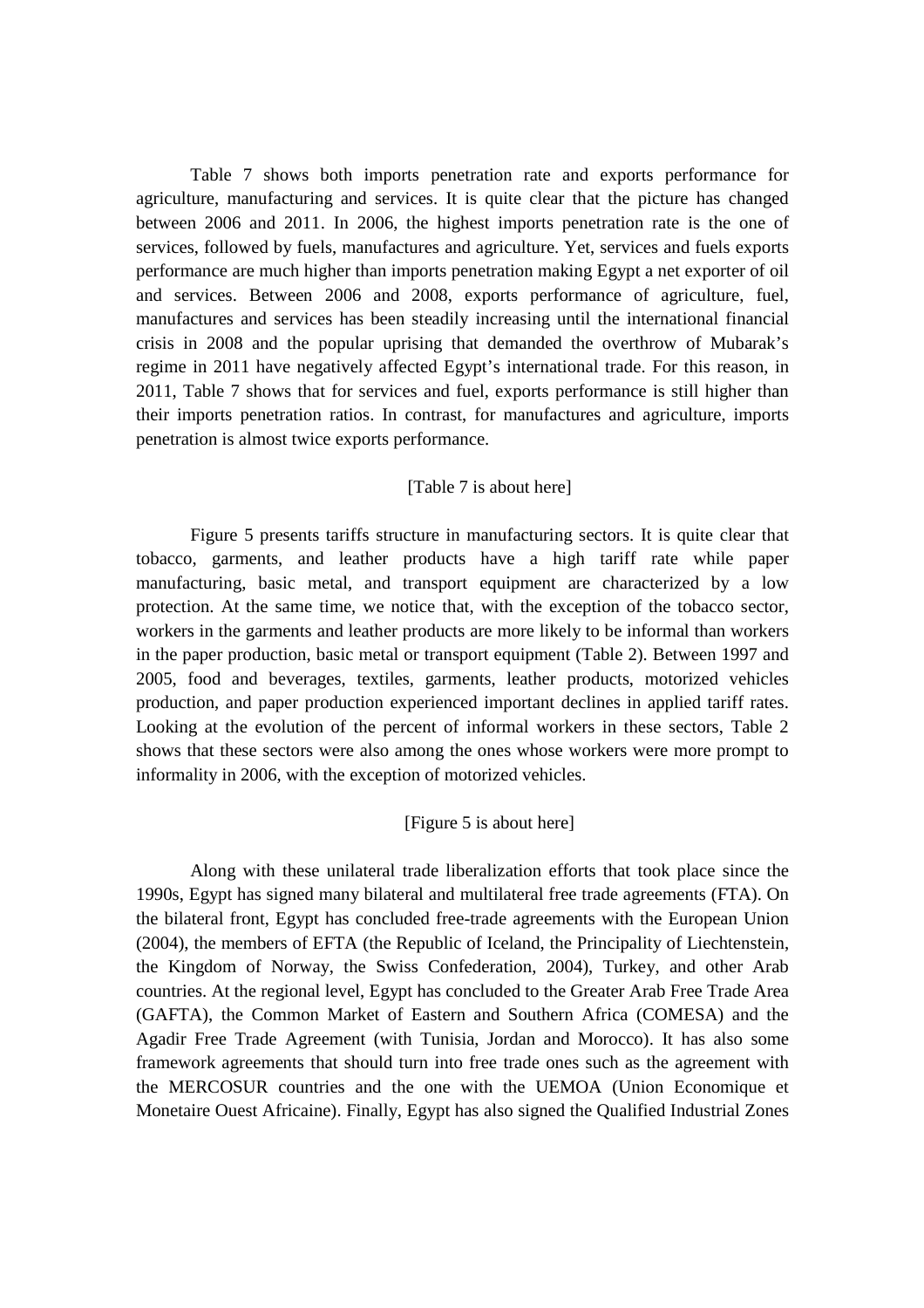$\left($ QIZ) Protocol<sup>4</sup> in December 2005 with the United States and Israel. All these agreements have contributed to the boom of exports and imports in Egypt starting 2004.

At the sectoral level, Figures 6 and 7 present exports performance (defined as the ratio of exports to total output) and import penetration (defined as the ratio of imports to domestic absorption which is output minus exports plus imports) for manufacturing sectors in Egypt. Sectors characterized by an important comparative advantage have a high export performance such as textiles, garments and leather. Yet, between 1997 and 2005, many sectors experienced significant increases in terms of their exports performance especially food and beverages, metal products, machines and equipments and furniture. On the other hand, import penetration has increased for several sectors such leather goods, machines and professional equipments.

[ Figures 6 and 7 are about here ]

According to these stylized facts related to the informal market and trade reforms, the change in trade variables between 1998 and 2006 might potentially influence the level of informality in the manufacturing sector in Egypt. That's why in order to verify such correlation, it is worthy to empirically assess the impact of such trade reforms on informality in this sector.

## **4. Methodology**

<u>.</u>

## **4.1. A One-Step Analysis**

To directly assess the effect of trade policy/reforms on informality, the probability of working in an informal job is being regressed on on some individual, household, regional characteristics in addition to trade variables and to sector dummies.

$$
Informal_{ijt} = \beta_0 + \beta_1 X_{ijt} + \beta_2 H_{ijt} + \beta_3 R_{ijt} + \beta_4 T a r_{jt} + \beta_5 I P_{jt} + \varepsilon_{ijt}
$$
 (1)

where  $\varepsilon_{ijt}$  is the discrepancy term. The dependent variable is a binary variable that takes the value of 1 if the individual  $i$ , employed in sector  $j$  at time  $t$  is working in the informal sector and 0 otherwise. The regressors consist of the individual characteristics  $X_{ijt}$  which include gender (a dummy for being a female), age, age squared, marital status (a dummy for being married), education level (three dummies for less than intermediate, intermediate, and above than intermediate levels), and a dummy for

 $^4$  Qualifying Industrial Zones (QIZ) are designated geographic areas, within Egypt, that enjoy a duty free status with the United States. Companies located within such zones are granted duty free access to the US markets, provided that they satisfy the agreed upon Israeli component of 10.5%, as per the pre-defined rules of origin.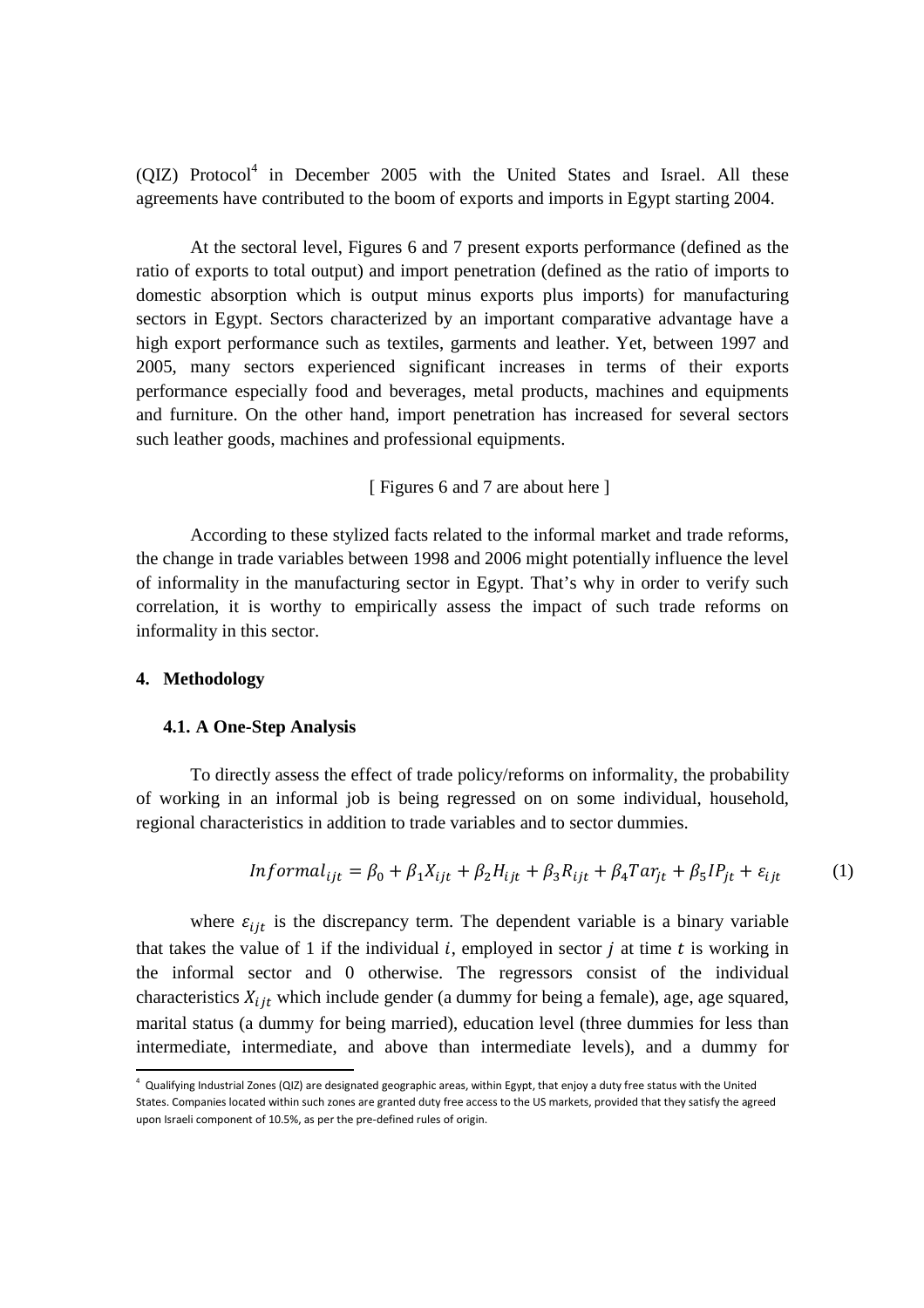membership in a trade union. The household characteristics  $H_{ijt}$  are mainly captured by the household size, a dummy for being head of household, share of dependents aged 0 to 14 or above than 65 years old in the household, and share of the out of labor force 15 to 64 years old. We add five regional dummies (Alexandria and Canal Cities, Urban Lower Egypt, Urban Upper Egypt, Rural Lower Egypt, and Rural Upper Egypt) to control for regional characteristics  $R_{ijt}$ . The trade impact will be captured by the tariffs level  $Tar_j$ . Finally, industry indicators  $IP_{jt}$  are added to control for the non-observed specificindustry characteristics. The coefficient of the industry dummy is considered as being "the informality premium", capturing the part of the variation in the probability of being informal that cannot be explained by the worker characteristics, but rather by the workers' industry affiliation.

This one-step analysis allows us to assess the direct impact of trade reforms captured by tariffs - on the probability of being informally employed in the manufacturing sector. The estimations are fit separately on the cross sectional-sample for 1998 and for 2006. Likewise, the two waves of the panel data will be used to estimate fixed and random effect models.

It is worth mentioning that merging aggregate data (the tariffs) with micro observations in order to measure the impact of the former on the latter implies that tariffs are the same for each industry. This may violate the assumption that observations are independent and identically distributed since individuals within the aggregated level such as economic activity are in fact more similar to one another than individuals from another economic activity. Consequently and according to Moulton (1990), the classical estimation methods may result in standard errors that are biased downward. For this reason, in the probit estimations for 1998 and 2006, errors are clustered by the economic activities to correct for the variance covariance matrix.

Finally, contrarily to Goldberg and Pavnick (2003) who included lagged values of trade flows (both exports and imports) with tariffs, we opt to measuring trade policy by applied tariffs only since exports and imports depend upon tariffs, and hence might lead to an endogeneity bias.

#### **4.2. A Two-Step Analysis: Industry Informality Differentials**

As per another method to understand the impact of trade effect on labor market informality, a two-step analysis approach is adopted, following Goldberg and Pavcnik (2003). In this approach, the "informality premia" are being regressed on the tariffs in order to determine the impact of different trade reforms on "informality premia". It is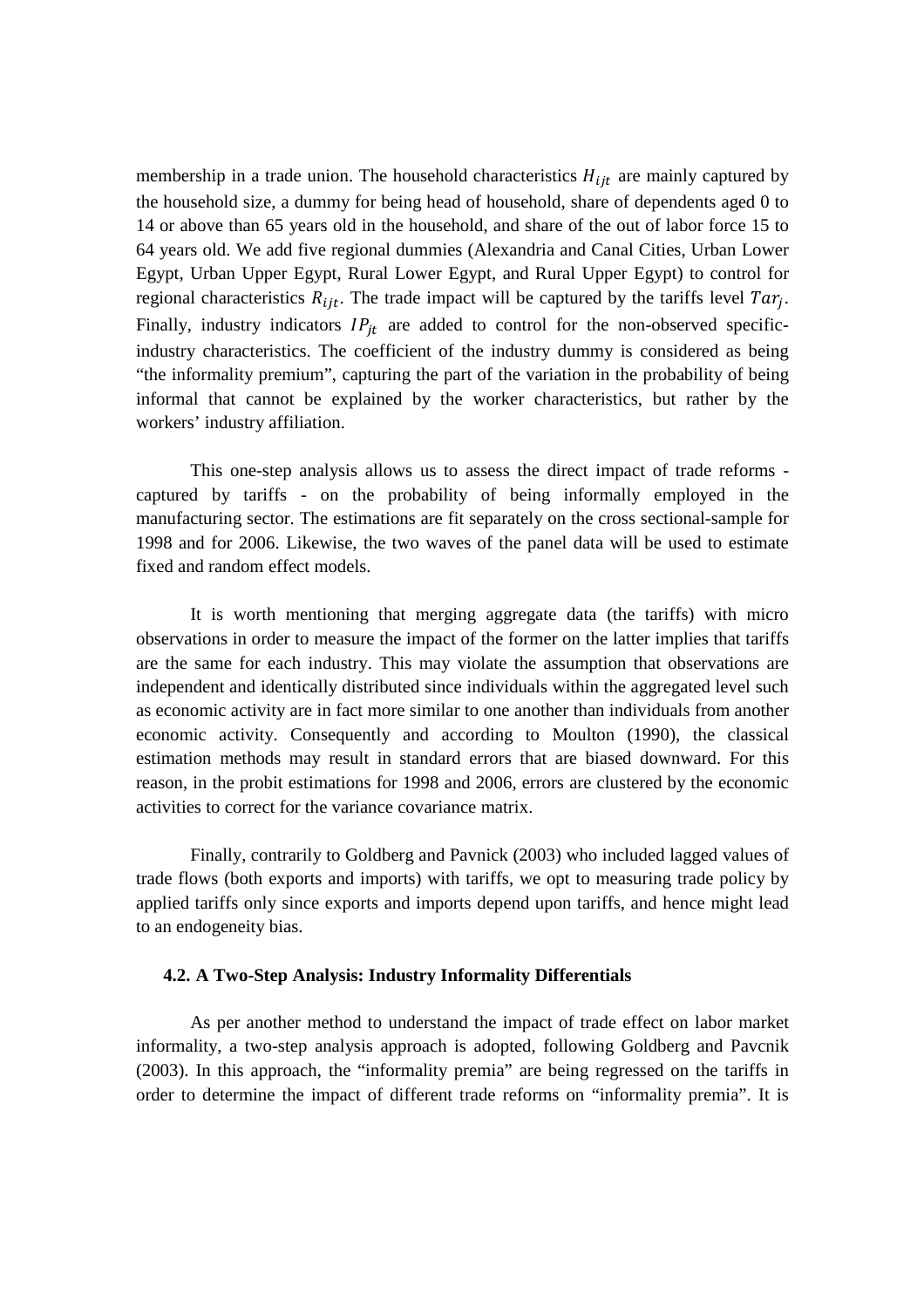worth reminding that the informality premia is the change in the probability of informal employment that is only due to the industrial affiliation of the workers.

Two steps are undertaken in this approach. In the first step, the previous model (a probit model) is again estimated while controlling for the individual, household and regional variables, and the industry indicators. Tariffs are not included among regressors in this step. The first stage regressions are estimated separately for each year in our sample (1998 and 2006) as follows:

$$
Informal_{ijt} = \alpha_1 X_{ijt} + \alpha_2 H_{ijt} + \alpha_3 R_{ijt} + \alpha_4 I P_{jt} + v_{ijt}
$$
 (2)

where  $v_{ijt}$  is the discrepancy term.

In the second step, the industry coefficients  $\alpha_4$ , retrieved from the first step regressions, are pooled over time (for 1998 and 2006) and being regressed on the tariffs. These coefficients are obtained by filtering out the effects of observable worker characteristics and thus indicate the variation in the probability of informality that is due to the workers' affiliation to this industry, and known as the industry informality differentials according to Goldberg and Pavnick (2003). Therefore, by regressing the tariffs on the informality differentials, such methodology permits explaining the change in informality in each industry by the trade policy.

$$
IP_{jt}^* = \delta_1 T a r_{jt} + \delta_2 D_j + \delta_3 D_t + v_{jt}
$$
\n<sup>(3)</sup>

where  $v_{jt}$  is the discrepancy term.

The dependant variable  $IP_{jt}^*$ , used in the second step, is the estimated industry coefficients after transformed and expressed as deviations from the employmentweighted average informality differential. Such transformation is undertaken in order to remedy for the sensitivity of the estimated industry informality differentials with respect to the omitted industry dummy. It ensures that the both the coefficients and their standard errors are independent of the base industry choice (Haisken-DeNew and Scmidt, 1997). The normalization procedure of the industry coefficients and their standard errors are adopted following Haisken-DeNew and Schmidt (1997) and known as the two-step restricted least squares procedure (Haisken-DeNew and Schmidt, 1997). It consists of transforming each industry coefficient, estimated through equation 2, to a deviation from the employment-share weighted average of all other estimated industry coefficients. Thus, each industry coefficient turns to be not affected by the choice of the reference industry omitted. More specifically, each normalized informality differential (or industry dummy coefficient)  $IP_{jt}^{*}$  can, hereafter, be interpreted as the percentage point difference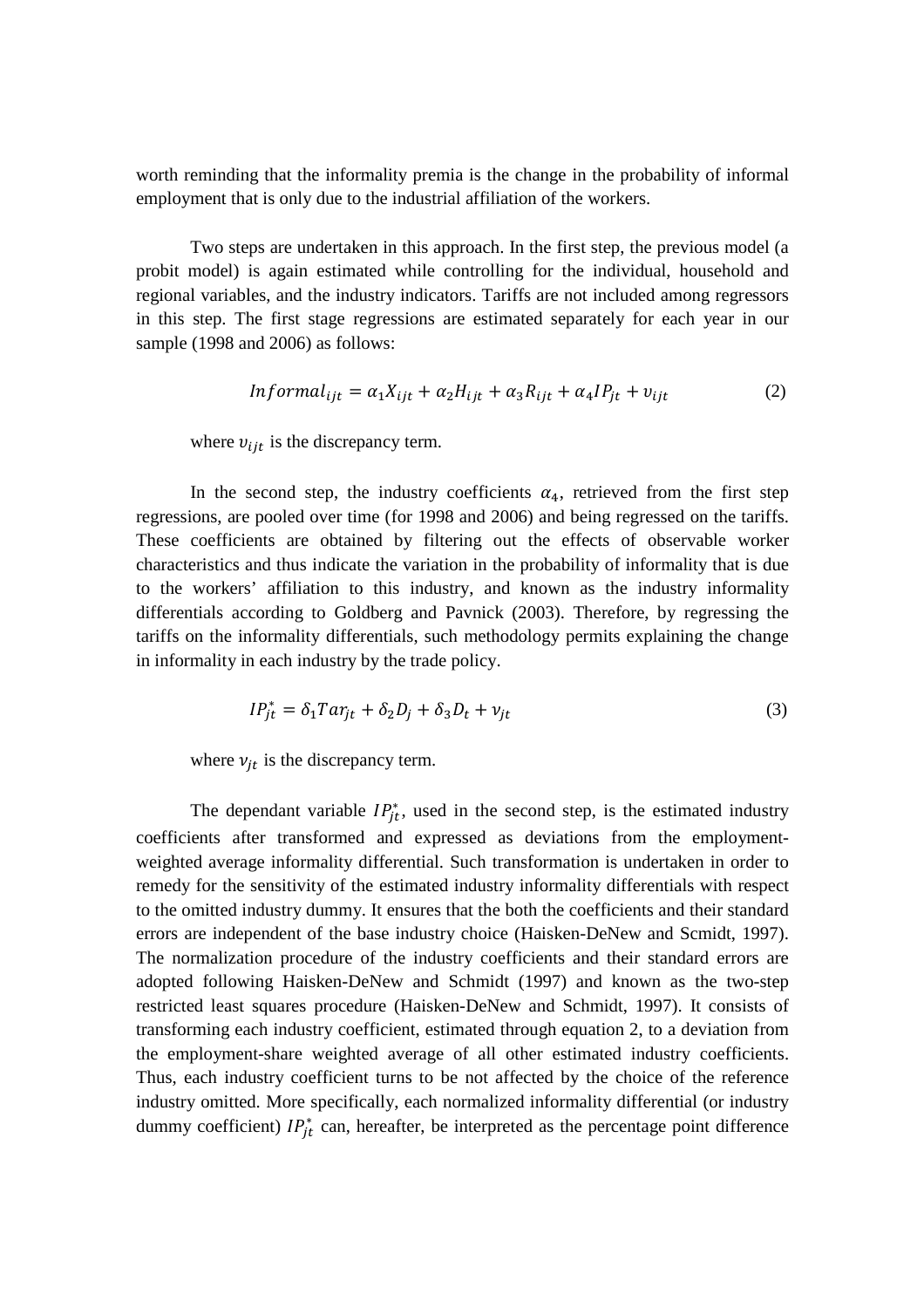in the probability of informal employment for a worker in a given industry relative to an average worker in all industries with the same observable characteristics (Goldberg and Pavnick, 2003:p.22).

The Haisken-DeNew and Schmidt transformation is described as follows:

$$
IP_j^* = W * \begin{bmatrix} IP_1 \\ IP_2 \\ \vdots \\ IP_{j-1} \\ 0 \end{bmatrix}
$$

where  $IP_j^*$  are the normalized industry differentials and W is the weighting matrix defined as :

$$
W = \begin{bmatrix} 1 - \bar{I}_1 & -\bar{I}_2 & -\bar{I}_3 & \cdots & -\bar{I}_j \\ -\bar{I}_1 & 1 - \bar{I}_2 & -\bar{I}_3 & \cdots & -\bar{I}_j \\ -\bar{I}_1 & -\bar{I}_2 & 1 - \bar{I}_3 & \cdots & -\bar{I}_j \\ \vdots & \vdots & \vdots & \ddots & \vdots \\ -\bar{I}_1 & -\bar{I}_2 & -\bar{I}_3 & \cdots & 1 - \bar{I}_j \end{bmatrix}
$$

The average industry employment share is given by  $\bar{I}_j$  $5$ . Thus, equation 3 is estimated using the normalized industry informality differentials not the raw estimated ones.

Similarly the variance-covariance matrix  $VC(IP_j^*)$  can be derived from the  $VC(IP<sub>j</sub>)$  retrieved from the first-step regressions (2) as follows :

$$
VC(IP_j) = W * VC * W'
$$
\n<sup>(5)</sup>

where

<u>.</u>

$$
VC = \begin{bmatrix} VC(IP_j) & 0\\ 0 & 0 \end{bmatrix} \tag{6}
$$

In addition, because our dependent variable in the second stage is estimated, we estimate equation 3 with weighted least squares (WLS) considering the inverse of the transformed variance of the informality coefficients  $VC(IP_j^*)$  as weights. Goldberg and Pavcnik (2003) argue that using such weights puts more weight on industries with smaller variance in informality differentials.

Consequently, it is possible to determine the effect of trade variables on the interindustry informality premium.

 $^5\,\overline{I}_j\,=\,(n_{j}/\sum_{j}\,n_{j})$ , where  $n$  is the number of workers in industry  $j$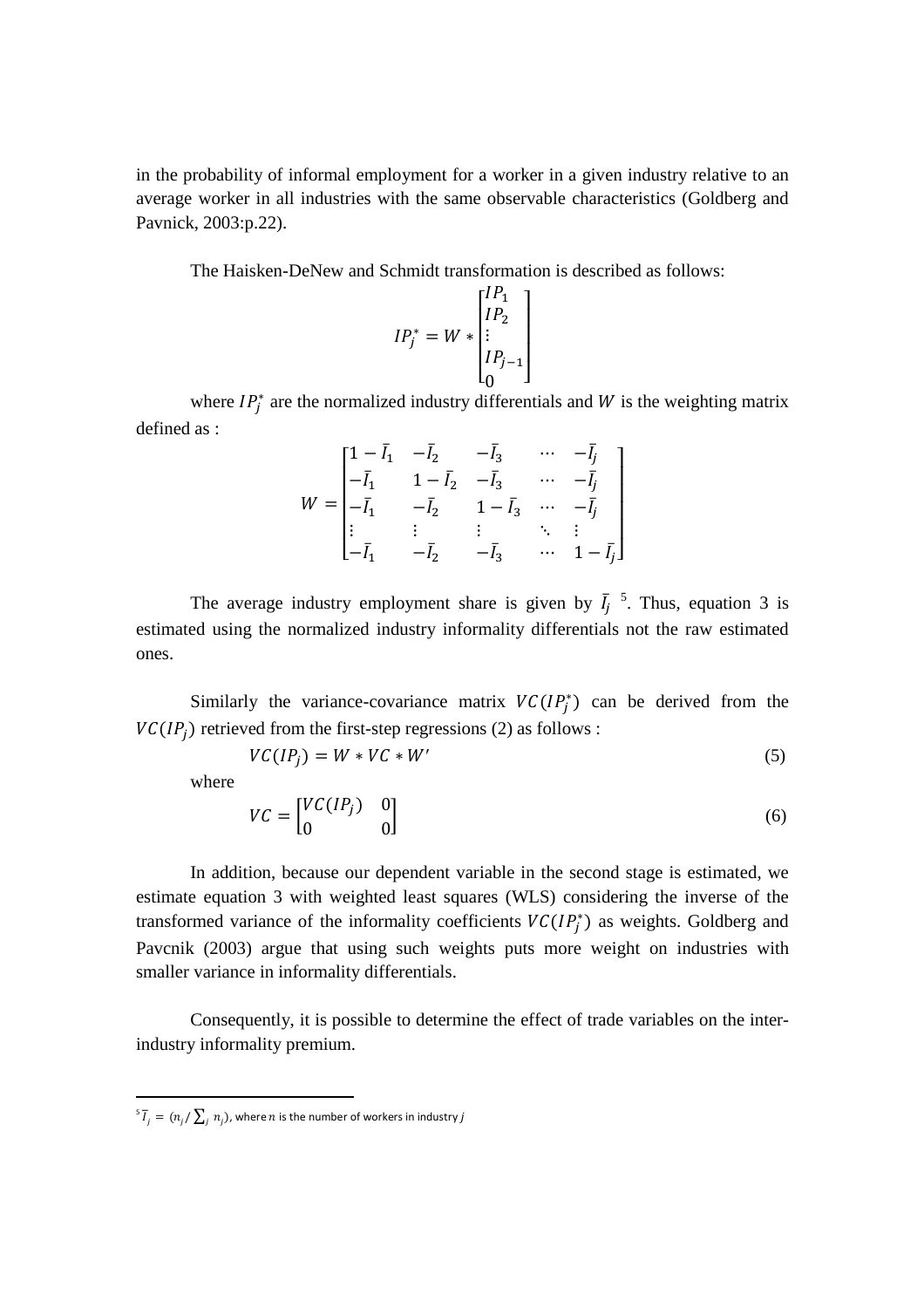## **5. Data**

.<br>-

Trade policy variables have different sources. Tariff data come from the World Trade Organization Tariffs Profile based on the Egyptian customs authority data. The applied tariff levels are available for 1997 and at 2005 at the 2 digits level.

We relate the trade variable to household survey of the 1998 and 2006 panel and cross sectional waves from the Egyptian Labor Market Survey 1998 (ELMS 1998) and the Egyptian Labor Market Survey 2006 (ELMPS 2006). Both sureveys were conducted by the Economic Research Forum in cooperation with the Central Agency for Public Mobilization and Statisics (CAPMAS). "ELMS 1998" and "ELMPS 2006" were carried out on a nationally representative sample of 4816 and 8349 households, i.e. 23,997 and 37140 individuals, respectively. The "ELMPS 2006" is a follow up survey to the ELMS 98, forming a periodic longitudinal survey that tracks the labor market and demographic characteristics of the households and individuals interviewed in 1998, and any new households that might have formed as a result of splits from the original households. Specifically, there are 3684 households from the original ELMS 98 who were followed and re-interviewed in 2006, in addition to around 2167 split households. In order to maintain the national representativity of the 2006 data, it also collects data on a refresher sample of households  $(2498)$ .<sup>6</sup> Both datasets provide information on individual and household demographic characteristics (age, gender, education level, parental background and household structure), job characteristics (hours-of work, wage earnings, occupation, economic activity, sector of employment, etc) and region. The available industry of employment related to the trade data are 22 industries per year in the manufacturing sector.

The one-step analysis, which is probit estimation of the probability of informality, is done using each of the cross-sectional samples of ELMS98 and ELMPS06. We also use the panel sample from ELMS98-ELMPS06 to estimate random and fixed effect models.

The two-step analysis relies on the cross-sectional samples from ELMS98 and ELMPS06. As explained above, the first stage of this two-step method entails the estimation of the probability of informal employment controlling for industry indicators, in addition to the individual, regional and household characteristics. Trade variables should not be included among the explanatory variables. Such estimation is done separately for 1998 and 2006. Then, coefficients of industry indicators from both years estimation are captured, normalized and then pooled and regressed on tariffs, year dummies and once again industry indicators. This is to explain such coefficients, the so-

 $^6$  See Assaad (2009), and Assaad and Roushdy (2009) for more details on data description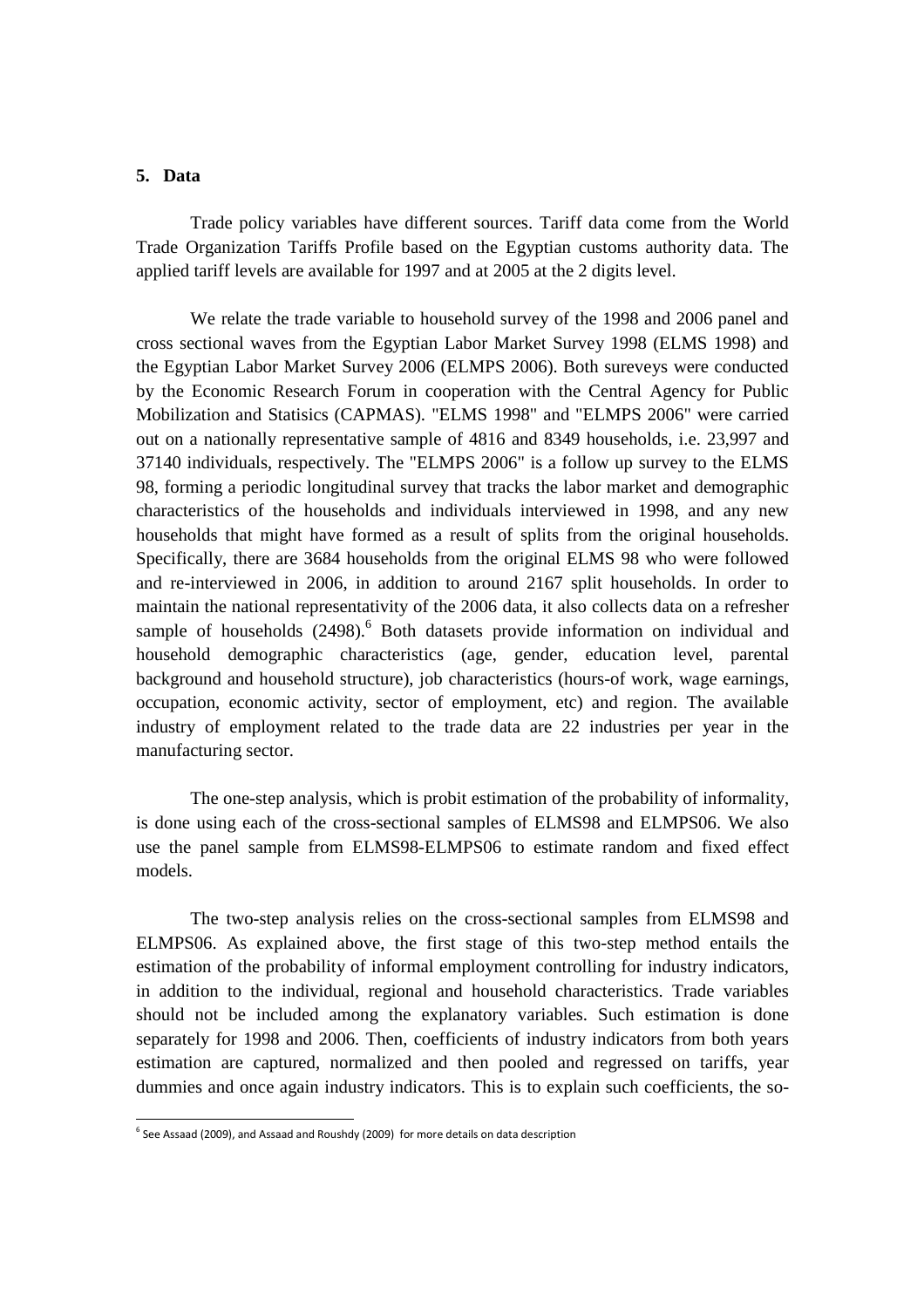called industry informality differentials or the informality premia, by trade variables while taking into account the time effect but also the industry-specific unobservable characteristics captured in the industry indicators.

## **6. Empirical Results**

<u>.</u>

## **6.1. One-Step Analysis**

 Table 8 shows the estimation results of the probability of being informally employed in the manufacturing sector, separately for 1998 and 2006, in addition to the random-effect results. Explanatory variables were mainly individual, household characteristics as well as industry dummies (21 dummies for which tariff level is available<sup>7</sup>). Including the latter allows to control for any industry-specific characteristic that can affect the probability of informality. Tariff was also added in order to capture the effect of trade policy on the likelihood of informal employment. The reference category is a male, not married, not head of household, illiterate or can read or write, living in greater Cairo, and working in the food and beverages production.

## [Table 8 is about here]

 Concerning the cross-sectional samples for 1998 and 2006, the estimated coefficients of the individual and household characteristics confirm the stylized facts of informal workers characteristics described in section 3 and are in line with the previous literature of the determinants of informal employment (Wahba, 2009; Wahba and Mokhtar, 2002). Results show that, in 1998, women, younger, and less educated workers whose region is not in metropolitan areas are more likely to be informal (Table 8). Regional dummies show that residing in Alexandria and Canal cities decreases the probability of informality relative to the reference region (Greater Cairo), even though the marginal effect is significant at the 5% significance level. Living in Rural Upper Egypt increases significantly the probability of informal employment. By contrast, the household structure did not have any impact on the probability of informal employment in 1998. Moving to the impact of trade reforms on informality, it is worthy to note that the tariff rate has negative impact on informality, suggesting that more liberalization (i.e. the reduction in tariffs) increases the probability of informal employment in 1998.

In 2006, while the education levels keep the same impacts as for 1998 (negative and significant on the probability of informal employment), gender and age impacts become insignificant. The likelihood of working informally still decreases in Alexandria

 $^7$  There are 22 industry sectors for which the data on tariff levels are available. In the estimation, the food and beverages are excluded as the reference industry dummy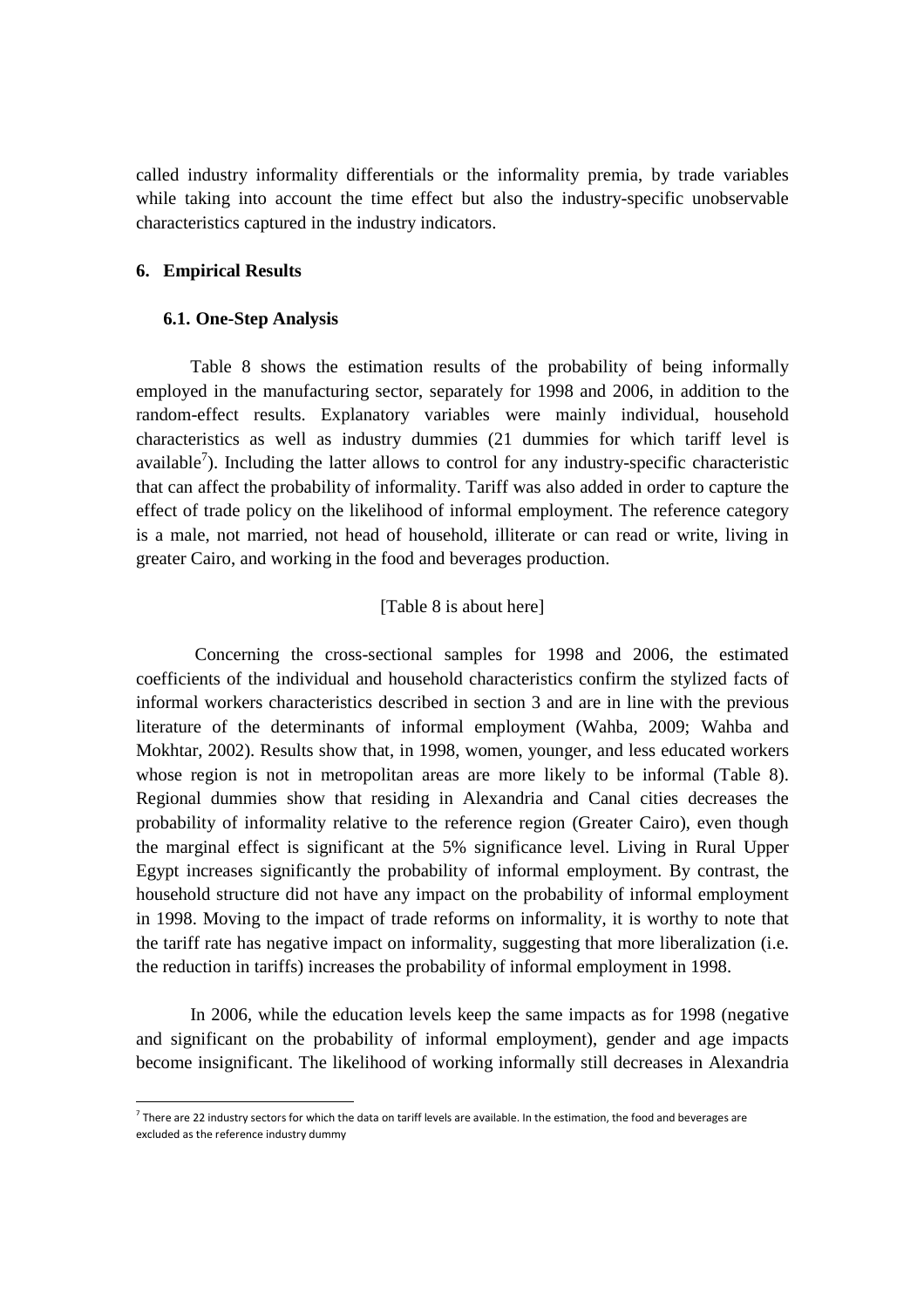and Canal cities as compared to the reference region. Moreover, only the rural part of lower and upper Egypt increases the likelihood of informal employment relative to the reference. The higher the share of inactive adults in the household is, the more likely the worker is formal (i.e. employed with contracts or with social security coverage). Inversely to the 1998 results, the tariff impact turns to be positive and significant, suggesting that the lower the tariffs in 2006, the lower the likelihood of informal employment is. The 2006 result implied that trade liberalization has a positive effect on the labor market in terms of decreasing informality<sup>8</sup>. This is in line with heterogeneous firm model of Aleman-Castilla (2006) where trade liberalization (i.e. lower trade costs) implies that some firms will find it more profitable to enter the formal sector rather to remain informal. The least productive informal firms will be forced to exit the industry and only the most productive (formal) firms will export to international markets. Thus, lower tariffs imply less informality. Moreover, such a change in results might be imputed to the change in the degree of labor market flexibility introduced by the new labor law (12/2003). The positive impact of tariffs suggesting that the reductions in tariffs were accompanied with a similar reduction in the likelihood of informal employment, can be then in line with Goldberg and Pavnick (2003) findings. According to them, the relationship between trade and informality depends on the degree of labor market flexibility. In the Egyptian case, Wahba (2003) showed that the new law has had a positive impact on those who were employed in 1998 in the private non-agricultural sector and in the private non-agricultural waged sector. In other words, the labor flexibility induced by the 2003 labor law reform increased formal employment in Egypt. Yet, further investigation on this relationship is needed, so to ensure robustness.

Turning to the panel sample, since estimating a fixed-effect model for a binary variable (indicator for being informal) is not possible except with logit or log-linear models (Maddala,1987), we run a probit model only with random effects.

## [Table 9 is about here]

The results of the latter show a negative impact of the tariff, at 10% significance level, albeit confirming the 1998 result. In addition, the other covariates effects in the panel estimations are in line with the cross-sectional estimation findings and the literature. It is noticed that residing in lower or upper Egypt, whether urban or rural areas is associated with higher coefficients and that the rural Upper Egypt is the most likely area of informal employment. The household structure also affects the formal status of

<u>.</u>

 $^8$  Since tariffs may suffer from an endogeneity problem, a Sargan test has been run. We concluded that tariffs are not endogenous. Even if endogeneity of tariffs is assumed, instrumenting them by the tariffs of the principal trade partner leads to the same results as found. The impact of tariffs remained negative and significant in 1998 and positive and significant in 2006.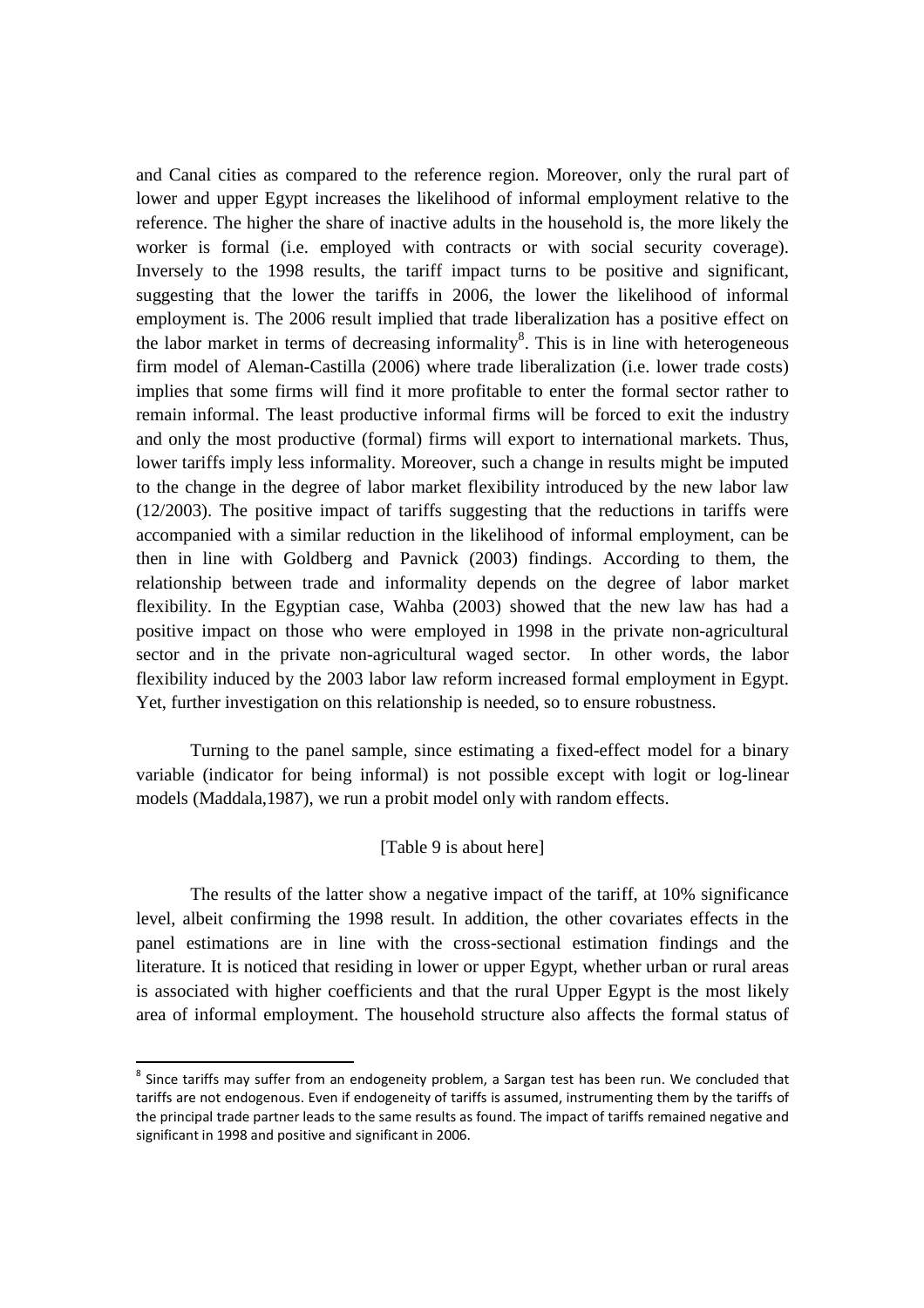the job where the head of the household and the share of inactive adults are negative and significant.

To have comparable fixed and random effects models, a logit estimation has been run since estimating a fixed-effect model for a binary variable is not possible for probit models. The idea of a fixed effect model is to control for the time-invariant unobserved individual characteristics. Results of the fixed-effect and the corresponding random-effect logit estimations are given in Table 9. In the random effects model, the coefficient of tariffs is negative and statistically significant suggesting that lower tariffs imply more informality. By contrast, in the fixed effects one, trade policy does not seem to have an impact on informality. Obviously, the results of the fixed effects estimations are not reliable since the number of observations is quite small. The reason behind is that the conditional logit, or fixed-effect logit drops all observations whose state did not change between the two years (i.e. all those remained informal in the two waves (98-06) or those remained formal). Thus, the resulting number of individuals over which the estimation could be fit was 60 persons (over two years), only leading to large standard errors<sup>9</sup>.

The panel results also suggest that unobserved individual characteristics explain an important part of the variation in the probability of being employed in the informal sector ( $\rho = 0.68$ ).

#### **6.2. Two-Step Analysis**

<u>.</u>

Table 10 shows the second stage of the two-step analysis. As it was mentioned above, since we control for workers characteristics in the first stage (and thus control for industry composition each year), our second stage results are not driven by differences in worker composition across sectors. We run the second stage for 1998 and 2006 separately. Moreover, we pool both years together including a year dummy among the regressors to take into account the fluctuations in business cycles that can affect simultaneously the tariff formation and informal employment. Industry dummies were also controlled for in the pooled regression. Inclusion of these controls additionally reduces the potential estimation biases. Overall, estimations were fit using two techniques, both yielding similar results.

The first one is the ordinary least-squares weighted by the inverse of the estimated transformed variance as it was presented above (Haisken-DeNew and Schmidt, 1997). The second one is the variance-weighted least squares which differs from ordinary least-

<sup>&</sup>lt;sup>9</sup> Even though the inefficiency of the fixed-effect model was suspected, a Hausman test between fixed-effect and random-effect logit was done. It failed to reject the null hypothesis that there is a systematic difference between both models, thus preferring the random-effect.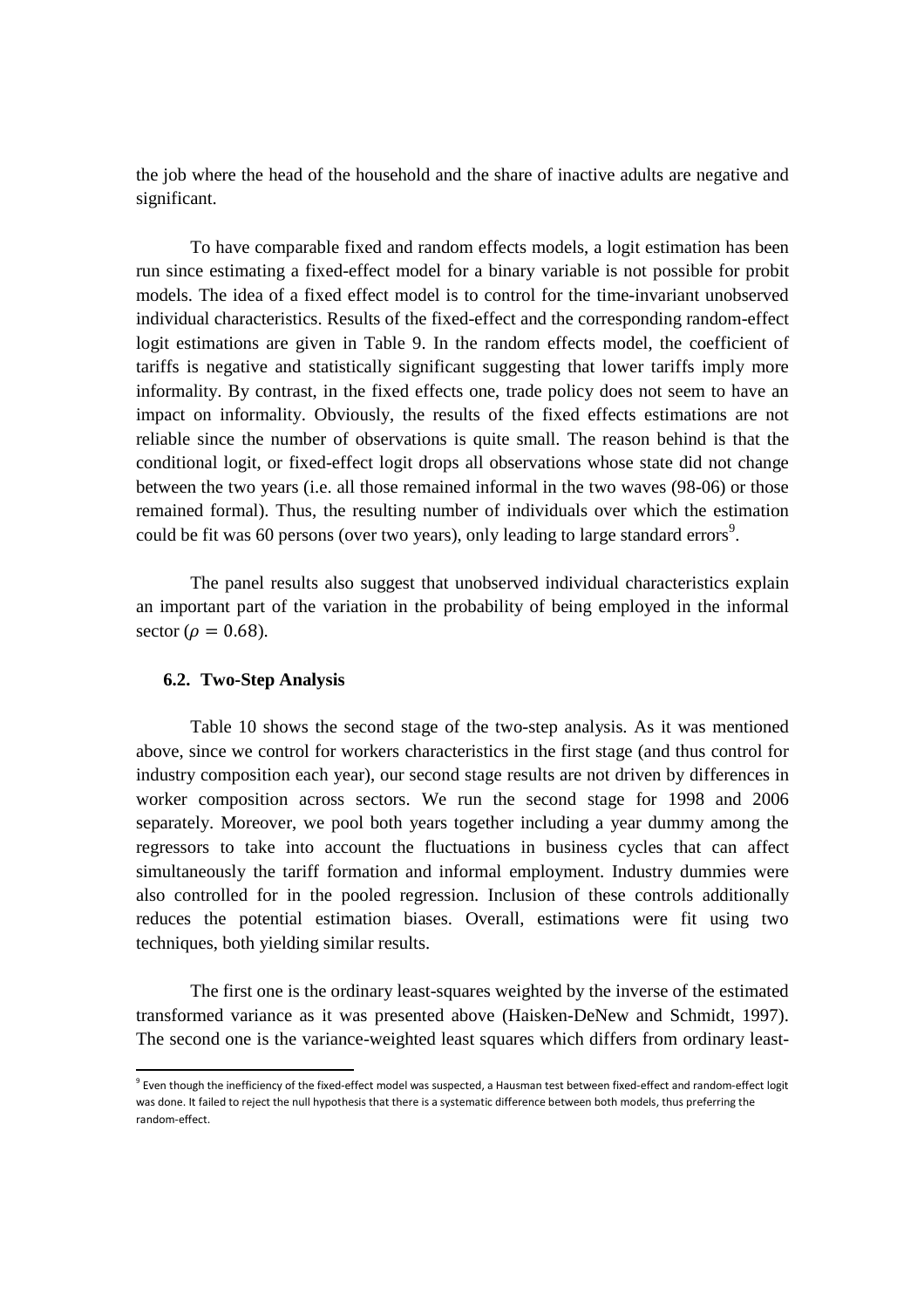squares (OLS) regression in that it does not assume homogeneity of variance, but requires that the conditional variance of the dependent variable be estimated prior to the regression. The estimated variance need not be constant across observations. This method treats the estimated variance as if it was the true variance when computing the coefficients standard errors.

## [Table 10 is about here]

First, industry indicators in the first stage are statistically different from 0. This suggests that even conditional on worker characteristics, industry affiliation is an important determinant of the probability of working in the informal sector. From the second step, it is worthy to mention that the year 1998 is associated with lower industry informality differentials, suggesting that the informality levels in the manufacturing sector increased in 2006. Finally, the coefficient on tariff is significantly positive, yet small in magnitude. This finding suggests that the reductions in tariffs were accompanied with a similar reduction in the likelihood of informal employment. This positive relationship is likely to be explained by the degree of labor market flexibility thanks to the 2003 labor law reform.

## **7. Conclusion**

This paper proposes a preliminary empirical investigation of the effect of trade liberalization on informality in Egypt. The relationship between the trade policy and the informal sector is ambigious and hetergeneous between countries and across time withtin the same country. Some countries-based evidences show that trade reforms are likely to increase the share of informal employment in the labor market by exposing the formal firms to intense foreign competition. Others do not find traces for such relationship. Time might be an important factor in formulating this relationship, in addition to the business cycle and the degree of labor market rigidity. While the effect of trade liberalization on the informal sector has been widely discussed at both empirical and public policy levels, it was never done empirically in Egypt. Thus, combining a microeconomic dataset (the Egyptian Labor Market Panel Survey) with some macroeconomic data (tariff levels), we try to assess to what extent different trade reforms affected the informal employment and its prevalence in the Egyptian manufacturing sector. Our main findings show that trade reforms increased informality in Egypt. Yet, these findings change over time. Trade reforms increased informality in 1998 while the inverse was found in 2006 with lower tariffs leading to lower likelihood of informality (as shown by a positive coefficient). Random-effect estimation on the two wave panel conducted in 1998 and 2006 suggests that trade liberalization leads to rising informality. The degree of labor market flexibility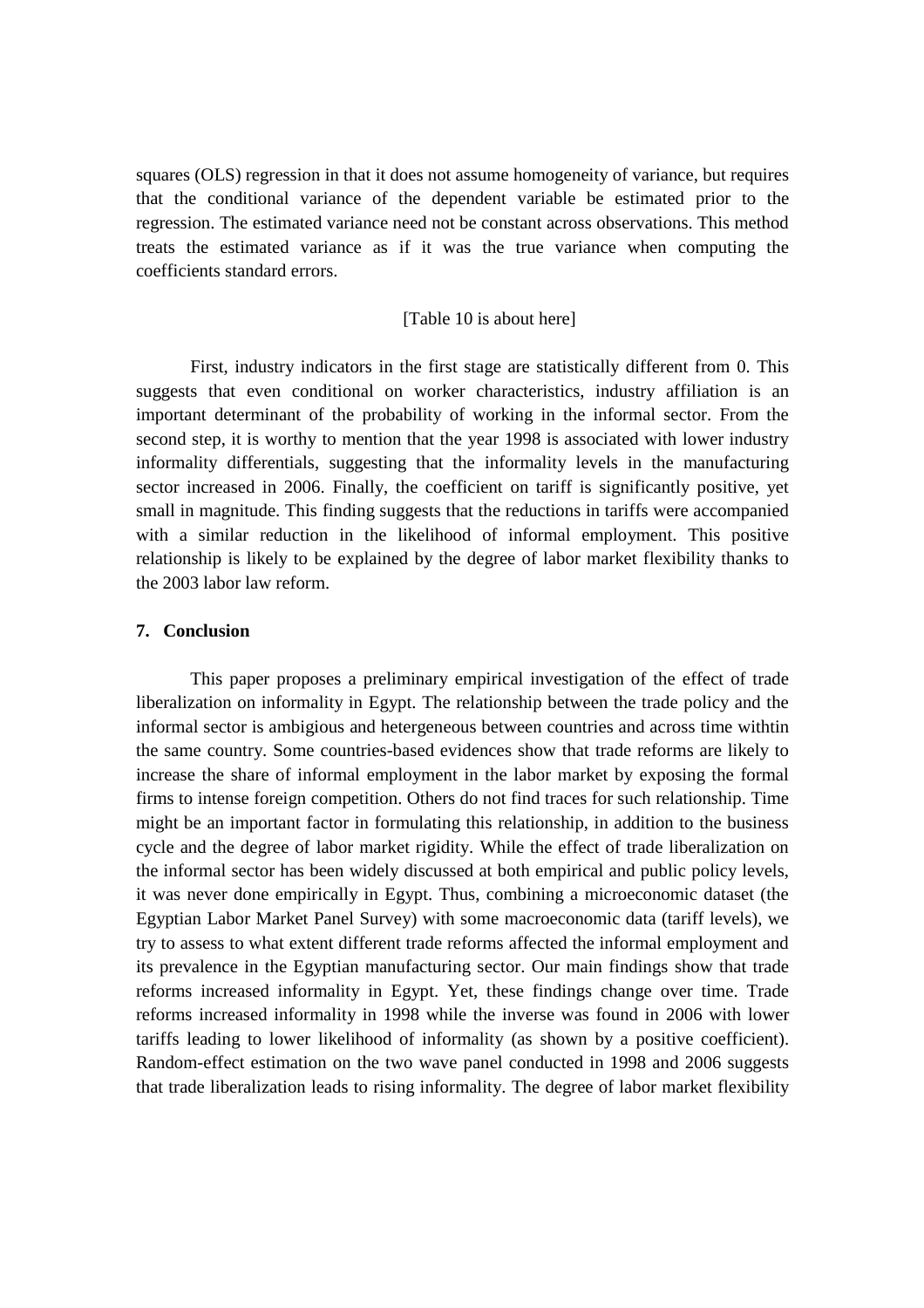associated to the labor reform of 2003 is likely to be one of the reasons behind this change. Further investigation on this relationship is needed, so to ensure robustness.

As the informal sector is an important employer in the Egyptian labor market, new mechanisms have to be implemented to attract the informal sector into the mainstream business community. Such formalization should strengthen the competition in the Egyptian market since the informal sector represents a wasted opportunity. Among the mechanisms that may be adopted to raise the competitiveness of the informal sector and may push towards its formalization, the following can be proposed: simplifying the rigid regulations, boosting the spirit of entrepreneurship through widened vocational educational training or financial training, encouraging the micro-finance institutions, and reforming the tax systems for these medium and small enterprises. On the side of informal employment (i.e. informal jobs without contract or social security), the reduction in total cost for employer seem to be a necessity to formalize these workers. Finally, it is worthy to note that the informal sector should benefit from the trade openness effects when it is formalized.

## **References**

- [1] Aleman-Castilla, B. The effect of Trade liberalization on Informality and Wages: Evidence from Mexico. CEP Discussion Papers dp0763, Centre for Economic Performance, LSE, Dec. 2006.
- [2] Andersen, T. W. Trade reforms and informality: The Role of Labour Market Imperfections in Macroeconomic Adjustments in Developing Countries. Master's Thesis, Institute of Economics, University of Copenhagen, 2004.
- [3] Assaad, R. Labor supply, Employment and Unemployment in the Egyptian Economy, 1988-2006. In The Egyptian Labor Market Revisited, R. Assaad, Ed. Cairo: American University in Cairo Press, 2009, ch. Labor Supply, Employment and Unemployment in the Egyptian Economy, 1988-2006.
- [4] Assaad, R., and Roushdy, R. An Analysis of Sample Attrition in the Egypt Labor Market Panel Survey. In The Egyptian Labor Market Revisited, R. Assaad, Ed. Cairo: American University in Cairo Press, 2009, ch. An Analysis of Sample Attrition in the Egypt Labor Market Panel Survey.
- [5] Barsoum, G. Egypt Labor Market Panel Survey 2006: Report on Methodology and Data Collection. Working Papers 0704, Economic Research Forum, 2007.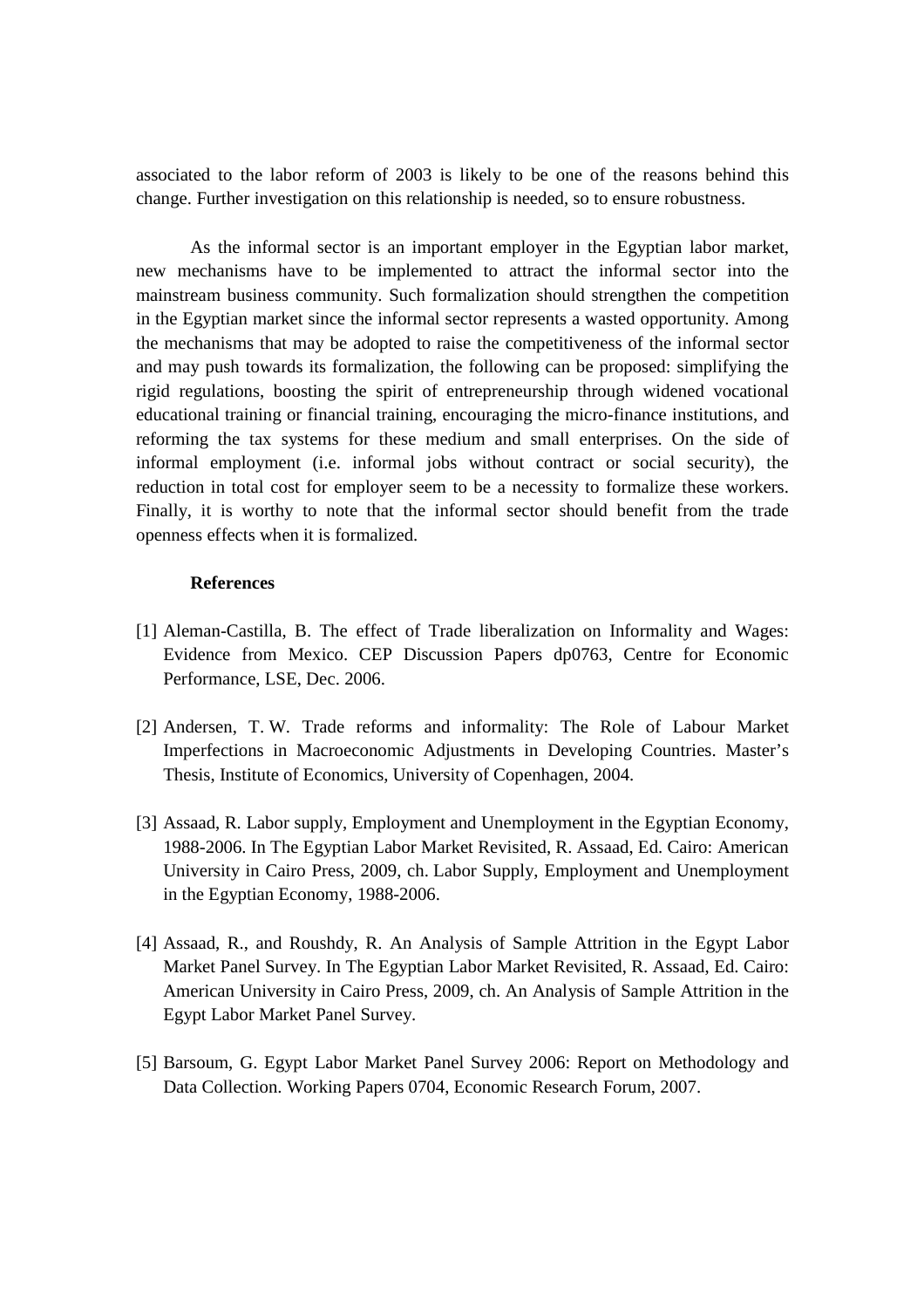- [6] Bosch, M., Goni-Pacchioni, E., and Maloney, W. Trade Liberalization, Labor reforms and Formal-Informal Employment Dynamics. Labour Economics 19, 5 (2012), 653 – 667. Special Section on: Price, Wage and Employment Adjustments in 2007-2008 and Some Inferences for the Current European Crisis.
- [7] Currie, J., and Harrison, A. E. Sharing the Costs: The Impact of Trade Reform on Capital and Labor in Morocco. Journal of Labor Economics 15, 3 (July 1997), S44– 71.
- [8] El Azzawi, S., and Said, M. Trade Liberalization, Inter-industry Wage Differentials and Job Quality in Egyptian Manufacturing. Gender and Work in the Mena Region, Working Paper Series 6, The Population Council, August 2009.
- [9] El-Hamidi, F. Trade Liberalization, Gender Segmentation, and Wage Discrimination: Evidence from Egypt. Working Papers 414, Economic Research Forum, June 2008.
- [10] Fugazza, M., and Fiess, N. M. Trade Liberalization and Informality: New stylized facts. Tech. Rep. 43, UN Policy Issues in International Trade and Commodities Study Series, 2008.
- [11] Goldberg, P., and Pavcnik, N. The Response of the Informal Sector to Trade Liberalization. Journal of Development Economics 72 (2003), 463–96.
- [12] Haisken-DeNew, J., and Schmidt, C. M. Inter-industry and Inter-region Differentials: Mechanics and Interpretation. Review of Economics and Statistics 79 (3) (1997), 516–21.
- [13] Heid, B., Larch, M., and Riaño, A. Maquiladoras and Informality: A Mixed Blessing. CESifo Working Paper Series 3689, CESifo Group Munich, 2011.
- [14] ILO. Decent Work and the Informal Economy. In Report VI, International Labour Conference, 90 st Session (2002).
- [15] Maddala, G. S. Limited Dependent Variable Models Using Panel Data. Journal of Human Resources 22, 3 (1987), 307–338.
- [16] Moulton, B. R. An illustration of a Pitfall in Estimating the Effects of Aggregate Variables on Micro Unit. The Review of Economics and Statistics 72, 2 (May 1990), 334–38.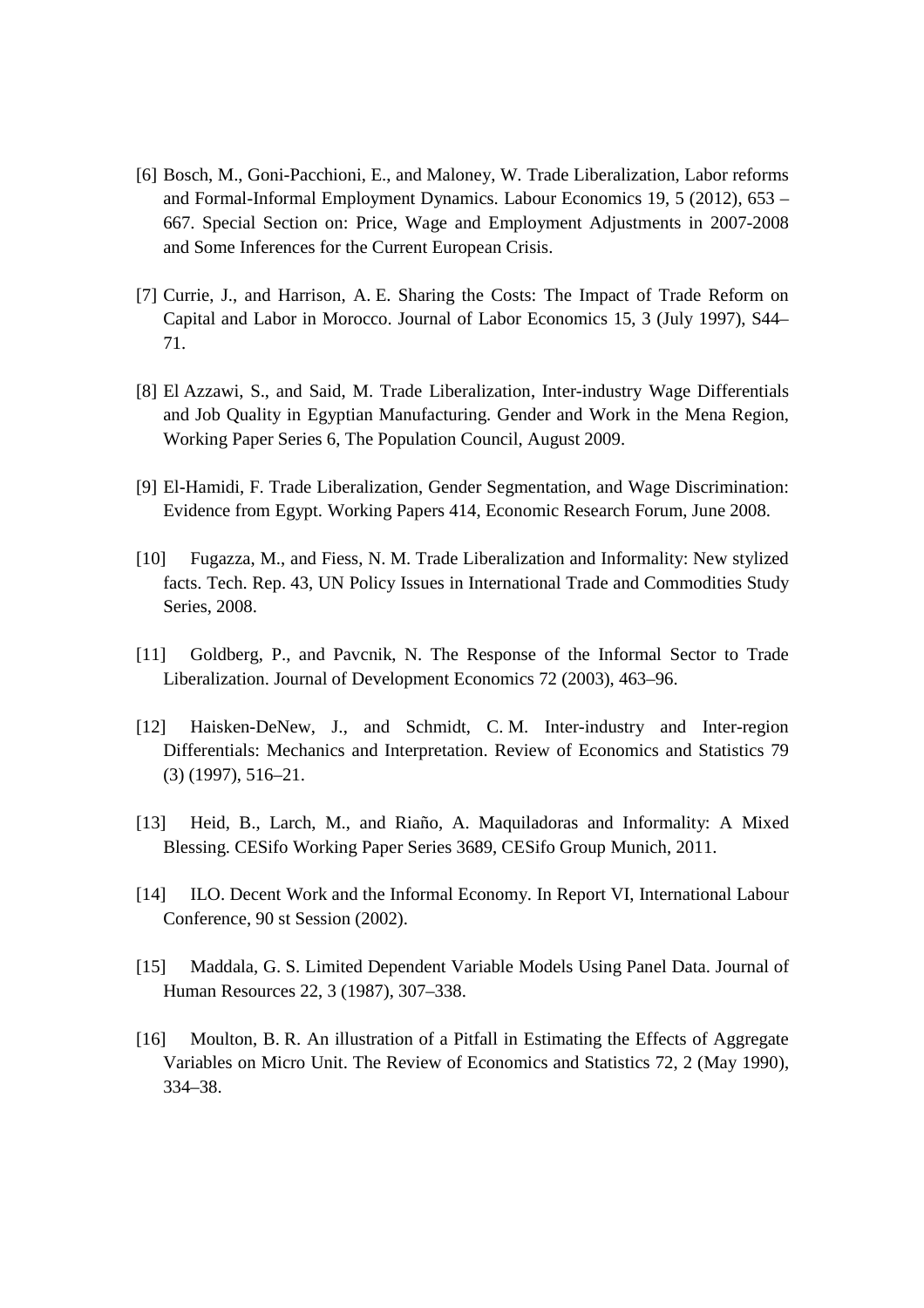- [17] Paz, L. The Impacts of Trade Liberalization on Informal Labor Markets: an Evaluation of the Brazilian Case. MPRA Paper 38858, University Library of Munich, Germany, Mar. 2012.
- [18] Valdes, A., and Foster, W. A Profile of Border Protection in Egypt: an Effective Rate of Protection Approach Adjusting for Energy Subsidies. Policy Research Working Paper Series 5685, The World Bank, 2011.
- [19] Wahba, J. The Impact of Labour Market Reforms on Informality in Egypt. Working Papers 3, The Population Council, 2009.
- [20] Wahba, J., and Mokhtar, M. Informalization of Labor in Egypt. In The Egyptian Labor Market Revisited, R. Assaad, Ed. Cairo: American University in Cairo Press, 2009, ch. The Egyptian Labor Market in an Era of Reform.
- [21] Zaki, C. On Trade Policies and Wage Disparities in Egypt: Evidence from Microeconomic Data. Gender and Work in the Mena Region, Working Paper Series 15, The Population Council.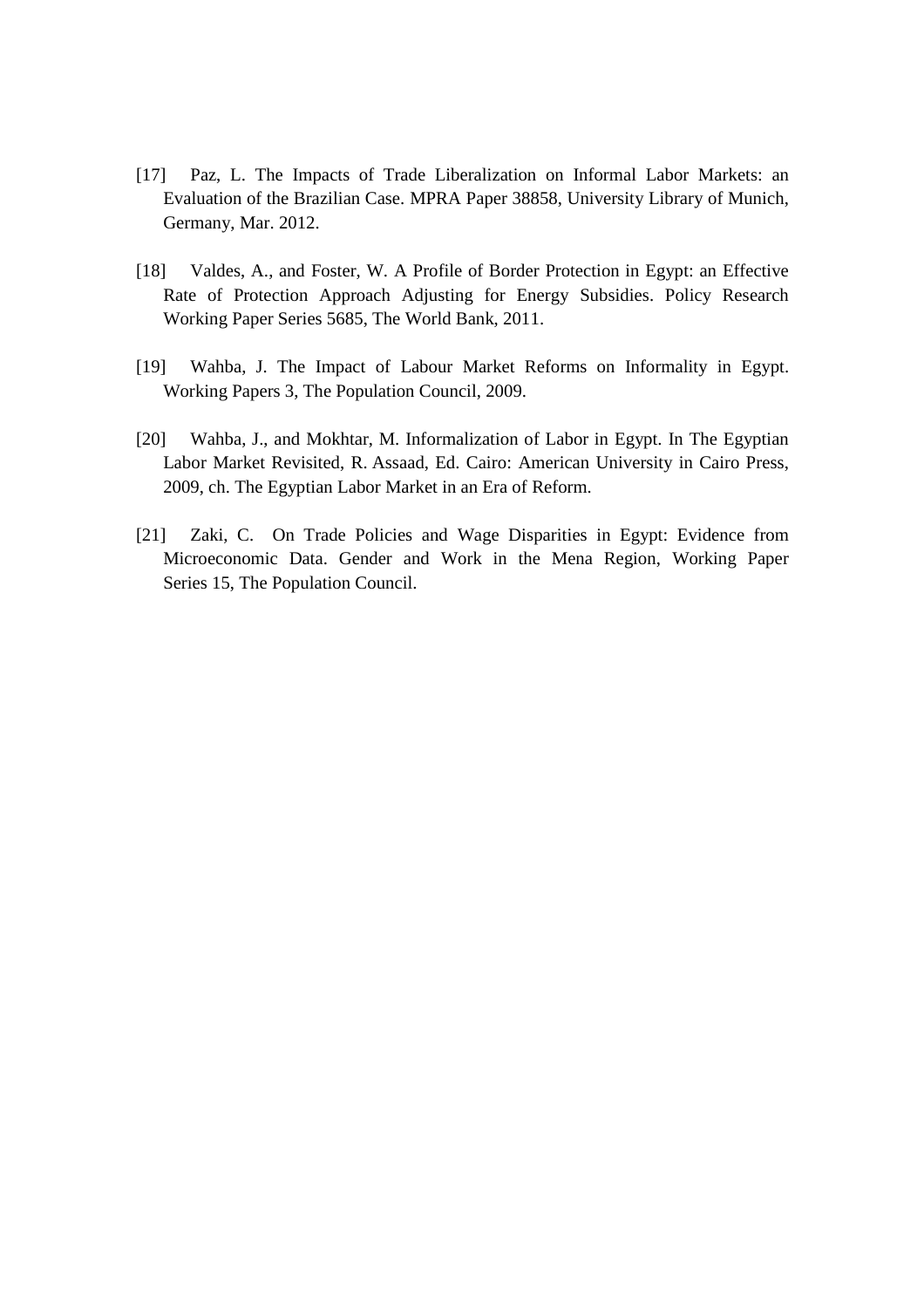## Tables

|                              | 1998   | 2006   |
|------------------------------|--------|--------|
| <b>Gender</b>                |        |        |
| Male                         | 42.06  | 50.07  |
| Female                       | 62.2   | 60.99  |
| Age_Group                    |        |        |
| 15-29                        | 68.39  | 65.54  |
| 30-49                        | 30.94  | 43.61  |
| 50-64                        | 20.37  | 26.13  |
| <b>Education</b>             |        |        |
| Illiterate/Read and/or Write | 60     | 70.9   |
| Less Than intermediate       | 52.43  | 58.59  |
| Intermediate                 | 32.99  | 42.6   |
| Above intermediate           | 17.09  | 26.67  |
| <b>Marital Status</b>        |        |        |
| Married                      | 29.34  | 43.07  |
| Non Married                  | 67.86  | 66.32  |
| <b>Household Position</b>    |        |        |
| Head                         | 28.25  | 39.35  |
| Non-head                     | 62.87  | 66.12  |
| Household size (mean)        | 6.08   | 5.2    |
| Household size (s.d.)        | (2.72) | (2.25) |
| <b>Region</b>                |        |        |
| Gr. Cairo                    | 30.77  | 40.63  |
| Alx, Sz C.                   | 20     | 25.41  |
| Urb. Lwr.                    | 48.78  | 55.82  |
| Urb. Upp.                    | 57.14  | 62.11  |
| Rur. Lwr.                    | 67.53  | 62.53  |
| Rur. Upp.                    | 56.7   | 68.75  |
| Urban                        | 37.18  | 44.14  |
| Rural                        | 63.92  | 64.59  |
| <b>Number of Workers</b>     |        |        |
| $0 - 4$                      | 76.25  | 75.79  |
| $5-9$                        | 78.2   | 73.81  |
| 10-29                        | 55     | 65.55  |
| 30-49                        | 35.9   | 44.07  |
| $50+$                        | 29.73  | 23.57  |
| DK/miss                      | 7.14   | 8.57   |
| <b>Employment Status</b>     |        |        |
| Wage Worker                  | 40.95  | 45.9   |
| Employer                     | 35.56  | 54.19  |
| Self-Employed                | 75     | 85.95  |
| <b>Unpaid Family Worker</b>  | 86.67  | 98.08  |
| Proportion of Informal       | 44.44  | 51.61  |
| Sample                       | 476    | 818    |
| Total                        | 1,071  | 1,585  |

#### **Table 1 Characteristics of Informal Workers in the Manufacturing Sector, Working Age-Population (15-64), Repeated Cross-Sectional Samples ELMS98-ELMPS06**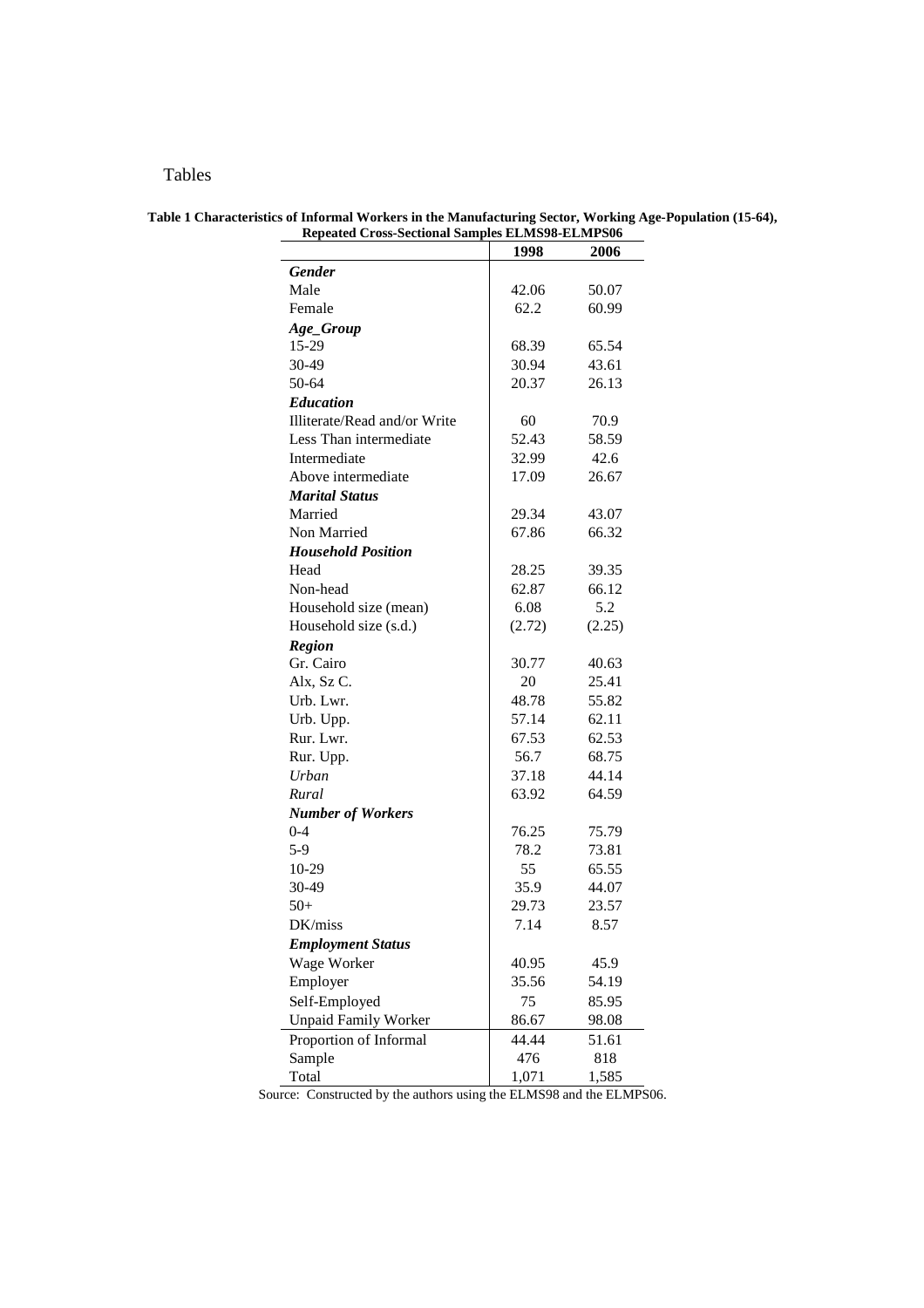|                            | 1998     |                | 2006     |       |
|----------------------------|----------|----------------|----------|-------|
|                            | Informal | Total          | Informal | Total |
| Food and Bev.              | 41.32    | 167            | 44.96    | 278   |
| Tobacco                    | 9.09     | 11             | $\theta$ | 8     |
| <b>Textiles</b>            | 28.45    | 116            | 32.86    | 140   |
| Garment                    | 71.67    | 120            | 61.19    | 201   |
| <b>Leather Goods</b>       | 62.5     | 24             | 68.75    | 32    |
| Wood Prod.                 | 79.1     | 67             | 87.64    | 89    |
| Paper                      | 12.5     | 8              | 50       | 20    |
| <b>Publish Print</b>       | 35.48    | 31             | 34.88    | 43    |
| Coke and Petro Prod        | 11.59    | 69             | 8.93     | 56    |
| <b>Chemical Production</b> | 3.33     | 30             | 24.44    | 90    |
| Rub Prod                   | $\theta$ | $\overline{4}$ | 25       | 12    |
| Non-metal Min.             | 48.39    | 62             | 53.98    | 113   |
| <b>Basic Metal</b>         | $\theta$ | 28             | 10.34    | 29    |
| Metal. Prod.               | 63.29    | 79             | 65.45    | 110   |
| Machinery and Equipment    | 22.22    | 54             | 8.77     | 57    |
| Office Equip. and Comp.    | $\theta$ | $\overline{4}$ |          |       |
| Electrical Equip.          | $\theta$ | 19             | 42.86    | 7     |
| Radio, TV, Com (Equip)     | 10       | 10             | 10       | 10    |
| Medical Equip.             | 20       | 5              | 40       | 5     |
| Motorized Vehicle          | 20       | 10             | 15.38    | 13    |
| Other Trans. Equip.        | 17.65    | 17             | 28.57    | 7     |
| Furniture                  | 75.97    | 129            | 82.26    | 265   |
| <b>Total</b>               | 476      | 1,071          | 932      | 1,699 |
|                            | 44.44    | 100            | 54.86    | 100   |

**Table 2 Percent of Informal Workers by Economic Activities within the Manufacturing Sector, Cross-Sectional ELMS98 and ELMPS06**

**Table 3 Characteristics of Informal Workers by Individual, Household and Job Characteristics, Panel ELMS1998-ELMPS2006** 

| 1 ансі Ерлизтээс Ерли зэссе |       |       |
|-----------------------------|-------|-------|
|                             | 1998  | 2006  |
| Gender                      |       |       |
| Male                        | 38.6  | 47.53 |
| Female                      | 63.33 | 59.09 |
| Age_Group                   |       |       |
| $15-29$                     | 69.02 | 66.08 |
| $30-49$                     | 29.63 | 39.37 |
| 50-64                       | 17.12 | 25.2  |
| <b>Education</b>            |       |       |
| Illiterate/ReadWrite        | 55.25 | 67.26 |
| Less Than intermediate      | 51.58 | 53.54 |
| Intermediate                | 31.37 | 44.05 |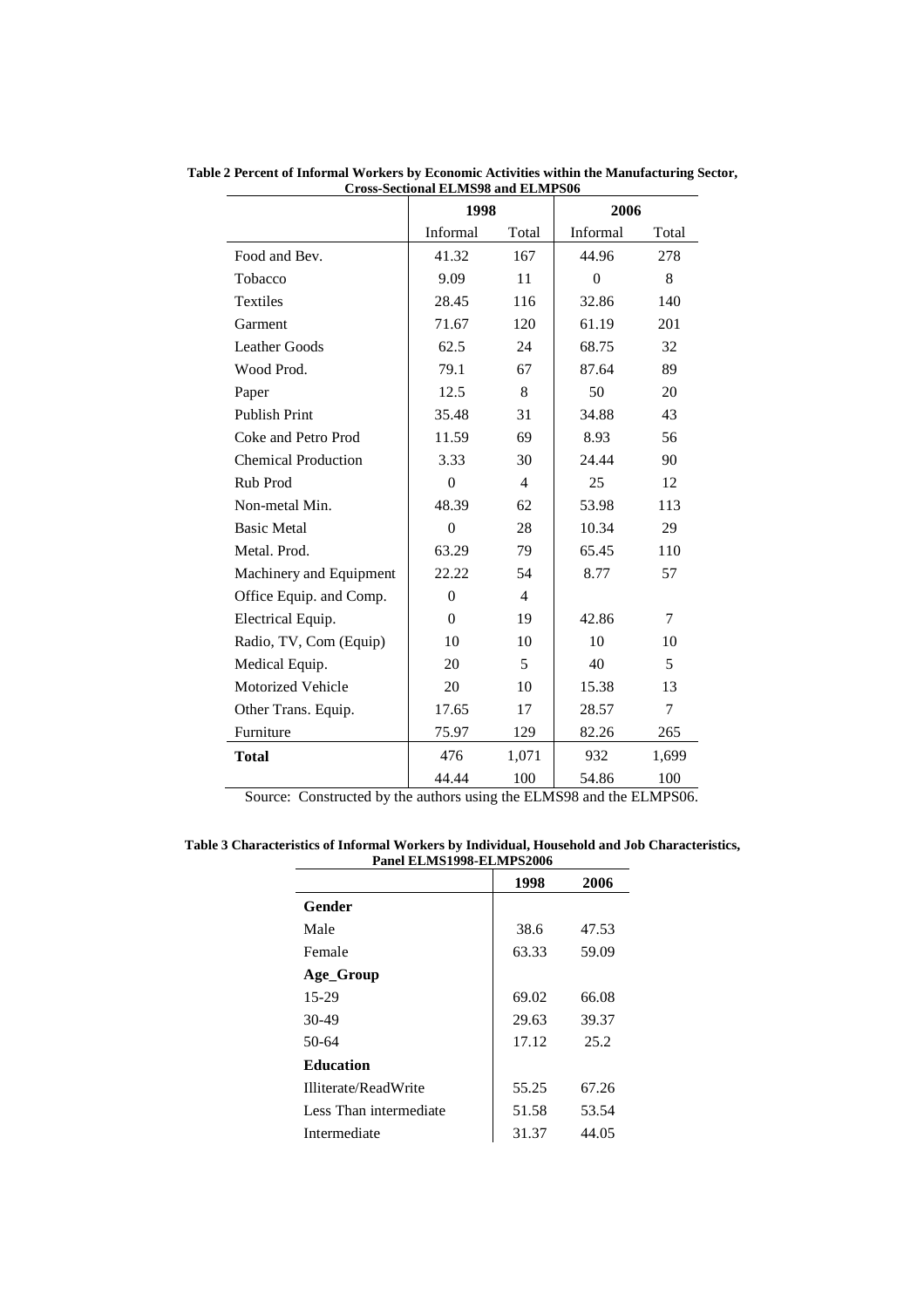| Above intermediate          | 14.56 | 26.24 |
|-----------------------------|-------|-------|
| <b>Marital Status</b>       |       |       |
| Married                     | 26.35 | 38.13 |
| Non Married                 | 66.67 | 65.4  |
| <b>Household Position</b>   |       |       |
| Head                        | 24.74 | 33.94 |
| Non-head                    | 60.83 | 63.91 |
| <b>Region</b>               |       |       |
| Gr. Cairo                   | 23.53 | 34.95 |
| Alx, Sz C.                  | 19.2  | 24.85 |
| Urb. Lwr.                   | 46.85 | 52.08 |
| Urb. Upp.                   | 51.61 | 59.26 |
| Rur. Lwr.                   | 65.63 | 65.61 |
| Rur. Upp.                   | 62.07 | 68.18 |
| Urban                       | 33.71 | 40.63 |
| Rural                       | 64.52 | 66.56 |
| <b>Number of Workers</b>    |       |       |
| $0 - 4$                     | 74.88 | 73.32 |
| $5-9$                       | 76.09 | 73.4  |
| 10-29                       | 51.02 | 60.61 |
| 30-49                       | 26.09 | 33.33 |
| $50+$                       | 27.16 | 23.75 |
| DK/miss                     | 6.9   | 8.29  |
| <b>Employment Status</b>    |       |       |
| Wage Worker                 | 38.17 | 43.35 |
| Employer                    | 28.81 | 50.94 |
| Self-Employed               | 76.27 | 84.13 |
| <b>Unpaid Family Worker</b> | 80    | 100   |
| Proportion of Informal      | 42.95 | 49.37 |
| Total                       | 731   | 927   |

Source: Constructed by the authors using the ELMS98 and the ELMPS06.

| Table 4 Transition Probabilities between Formal and Informal Jobs, in the Manufacturing Sector |  |
|------------------------------------------------------------------------------------------------|--|
|                                                                                                |  |

| 1998                                              | 2006     |        |       |  |
|---------------------------------------------------|----------|--------|-------|--|
| <b>All Sectors</b>                                | Informal | Formal | Total |  |
| Informal                                          | 74.59    | 25.41  | 100   |  |
| Formal                                            | 10.28    | 89.72  | 100   |  |
| <b>Transition Within the Manufacturing Sector</b> |          |        |       |  |
| Informal                                          | 78.49    | 21.51  | 100   |  |
| Formal                                            | 9.24     | 90.76  | 100   |  |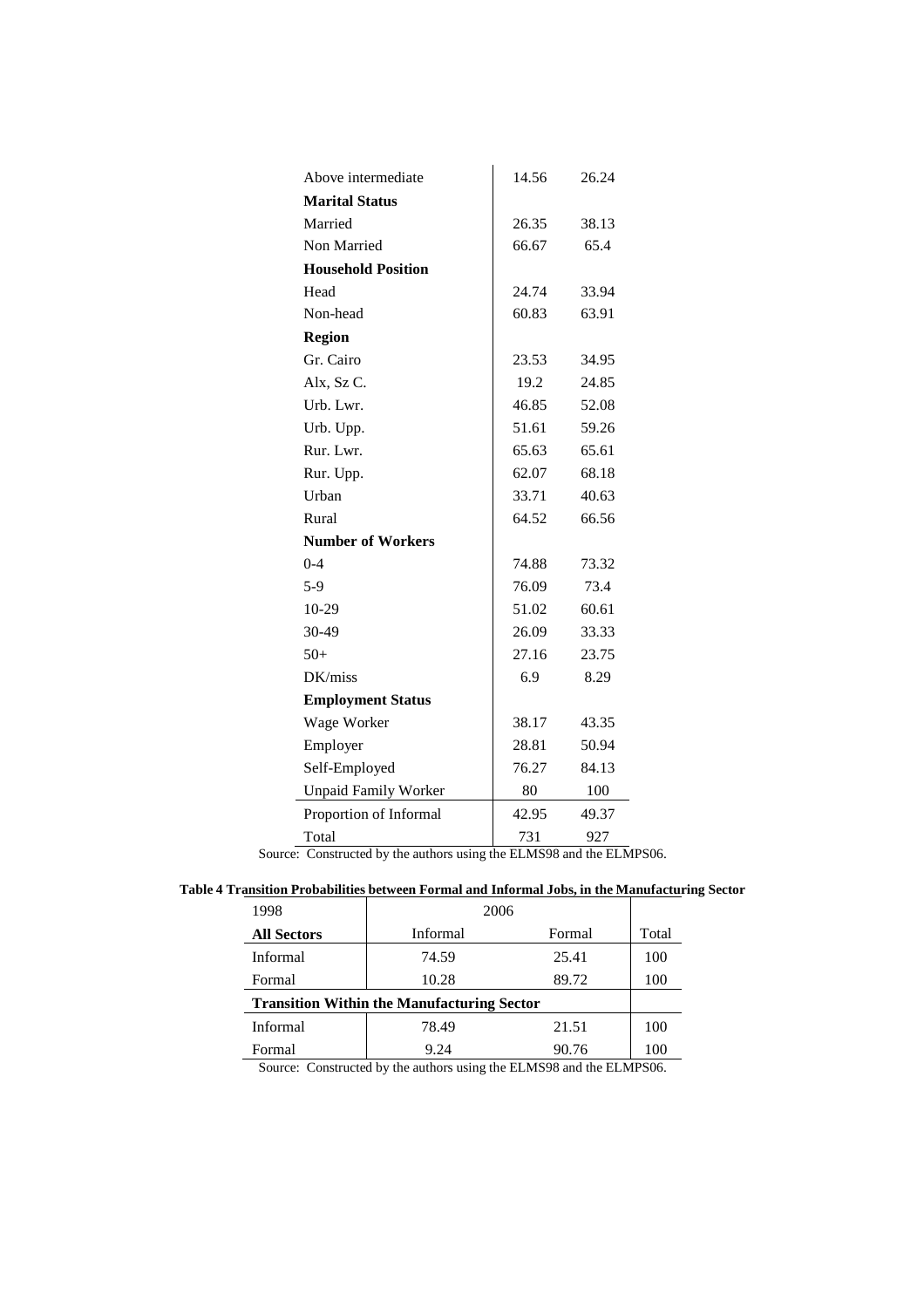|                     | Informal | Formal | Total |
|---------------------|----------|--------|-------|
| Informal Manuf.     | 146.00   | 40.00  | 186   |
|                     | 78.49    | 21.51  | 100   |
| Formal Manuf.       | 23       | 226    | 249   |
|                     | 9.24     | 90.76  | 100   |
| Informal Not Manuf. | 35.00    | 31.00  | 66    |
|                     | 53.03    | 46.97  | 100   |
| Formal Not Manuf.   | 8        | 38     | 46    |
|                     | 17.39    | 82.61  | 100   |
| Not Working         | 237      | 132    | 369   |
|                     | 64.23    | 35.77  | 100   |
| Total               | 449      | 467    | 916   |
|                     | 49.02    | 50.98  | 100   |

**Table 5 : Transitions Pattern to the Manufacturing Sector from 1998 to 2006** 

Source: Constructed by the authors using the ELMS98 and the ELMPS06. Note: Upper numbers shows the number of workers in each category. Lower number shows share of workers moving from a status to the other

|               | $14000$ $0.141$ $0.1400$ $0.900$ $0.0001$ $0.1990$ $0.000$ |       |       |       |       |       |
|---------------|------------------------------------------------------------|-------|-------|-------|-------|-------|
|               |                                                            | 1995  | 1998  | 2002  | 2004  | 2009  |
|               | Applied simple                                             | 24.3  | 19.65 | 47.92 | 20.29 | 12.56 |
|               | Applied weighted                                           | 16.65 | 14.17 | 23.69 | 13.1  | 7.98  |
| Total         | MFN simple                                                 | 34.65 | 25.23 | 61.76 | 19.94 | 17.21 |
|               | MFN weighted                                               | 16.65 | 14.17 | 23.69 | 13.1  | 8.67  |
|               | Applied simple                                             | 25.88 | 23.3  | 19.06 | 88.27 | 37.53 |
| Primary       | Applied weighted                                           | 7.65  | 8.86  | 9.33  | 18.07 | 6.18  |
|               | MFN simple                                                 | 52.88 | 34.79 | 18.56 | 41.61 | 41.05 |
|               | MFN weighted                                               | 7.65  | 8.86  | 9.33  | 18.07 | 7.22  |
|               | Applied simple                                             | 24.02 | 19.15 | 50.58 | 12.96 | 9.3   |
| Manufacturing | Applied weighted                                           | 22.2  | 17.53 | 30.71 | 11.41 | 9.12  |
|               | MFN simple                                                 | 28.92 | 22.1  | 72.79 | 13.53 | 9.95  |
|               | MFN weighted                                               | 22.2  | 17.53 | 30.71 | 11.41 | 9.63  |

**Table 6: Tariff Rate by Sector: 1995-2009** 

Source: World Development Indicators, 2011.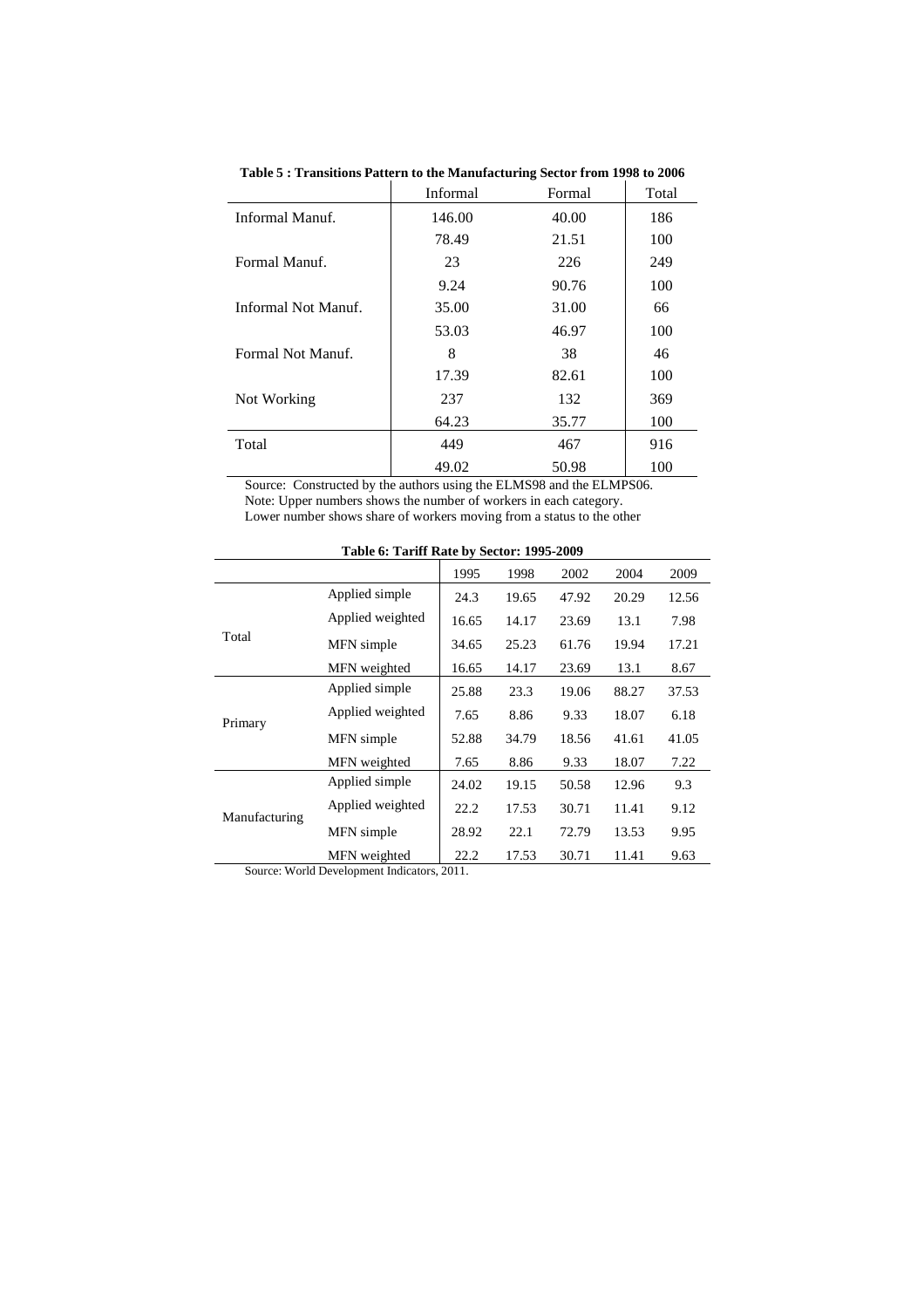|                      |              | Table 7 Imports Penetration Rate and Exports Performance at the Sectoral Level (2006-2011) |                           |        |        |        |
|----------------------|--------------|--------------------------------------------------------------------------------------------|---------------------------|--------|--------|--------|
| Year                 | 2006         | 2007                                                                                       | 2008                      | 2009   | 2010   | 2011   |
|                      |              |                                                                                            | Agricultural products     |        |        |        |
| Import Penet.        | 23.70%       | 27.70%                                                                                     | 35.10%                    | 29.00% | 30.40% | 34.50% |
| Export. Perf         | 6.70%        | 8.30%                                                                                      | 14.10%                    | 16.80% | 15.90% | 15.00% |
|                      |              |                                                                                            | Fuels and mining products |        |        |        |
| Import Penet.        | 30.00%       | 28.30%                                                                                     | 42.90%                    | 23.20% | 27.00% | 32.60% |
| Export. Perf         | 44.90%       | 41.60%                                                                                     | 49.40%                    | 28.90% | 26.50% | 29.50% |
|                      |              |                                                                                            | Manufactures              |        |        |        |
| Import Penet.        | 28.90%       | 30.20%                                                                                     | 50.30%                    | 46.50% | 44.40% | 45.30% |
| Export. Perf         | 11.60%       | 10.20%                                                                                     | 25.70%                    | 22.70% | 21.60% | 25.70% |
|                      |              |                                                                                            | Service                   |        |        |        |
| <b>Import Penet.</b> | 49.30%       | 49.80%                                                                                     | 50.90%                    | 34.50% | 31.10% | 25.60% |
| Export. Perf         | 58.70%       | 58.90%                                                                                     | 60.20%                    | 45.70% | 43.60% | 32.70% |
| $\mathbf{v}$         | $\mathbf{r}$ | 0.011                                                                                      |                           |        |        |        |

Source: World Development Indicators, 2011.

Notes: (i.) Trade data come from the World Trade Organization.

(ii.) Production data come from the Egyptian national accounts.

(iii.) Exports performance is defined as the ratio of exports to production.

(vi.) Imports penetration rate is defined as the ratio of imports to domestic absorption being the sum of production and imports minus exports.

| Table 8 Probit Estimation of Being Informal, The Manufacturing Sector, ELMS 98 - |              |             |               |  |  |
|----------------------------------------------------------------------------------|--------------|-------------|---------------|--|--|
| Variables                                                                        | 1998         | 2006        | Random Probit |  |  |
| Female                                                                           | $0.409***$   | 0.153       | $0.620**$     |  |  |
|                                                                                  | (0.139)      | (0.199)     | (0.251)       |  |  |
| Married                                                                          | $-0.330$     | $-0.0877$   | $-0.431*$     |  |  |
|                                                                                  | (0.222)      | (0.140)     | (0.226)       |  |  |
| Age                                                                              | $-0.122***$  | $-0.0233$   | $-0.129***$   |  |  |
|                                                                                  | (0.0343)     | (0.0464)    | (0.0405)      |  |  |
| Age Sq.                                                                          | $0.00114***$ | $-0.000158$ | $0.000916**$  |  |  |
|                                                                                  | (0.000373)   | (0.000537)  | (0.000464)    |  |  |
| Less Interm.                                                                     | $-0.273**$   | $-0.432***$ | $-0.701***$   |  |  |
|                                                                                  | (0.121)      | (0.104)     | (0.214)       |  |  |
| Intermediate                                                                     | $-0.725***$  | $-0.837***$ | $-1.328***$   |  |  |
|                                                                                  | (0.174)      | (0.112)     | (0.242)       |  |  |
| Above Interm.                                                                    | $-0.739***$  | $-0.965***$ | $-1.624***$   |  |  |
|                                                                                  | (0.199)      | (0.157)     | (0.315)       |  |  |
| Alex.                                                                            | $-0.393**$   | $-0.367**$  | $-0.310$      |  |  |
|                                                                                  | (0.185)      | (0.147)     | (0.245)       |  |  |
| Urban Lower                                                                      | 0.159        | 0.140       | $0.586**$     |  |  |
|                                                                                  | (0.208)      | (0.179)     | (0.247)       |  |  |
| <b>Rural Lower</b>                                                               | $0.467***$   | $0.315***$  | $0.831***$    |  |  |
|                                                                                  | (0.166)      | (0.107)     | (0.278)       |  |  |
| Urban Upper                                                                      | $0.683***$   | 0.0736      | $0.812***$    |  |  |
|                                                                                  | (0.165)      | (0.179)     | (0.249)       |  |  |
| Rural Upper                                                                      | $0.700**$    | $0.500**$   | 1.418***      |  |  |
|                                                                                  | (0.278)      | (0.208)     | (0.328)       |  |  |
| HH Head                                                                          | $-0.205$     | $-0.333*$   | $-0.433*$     |  |  |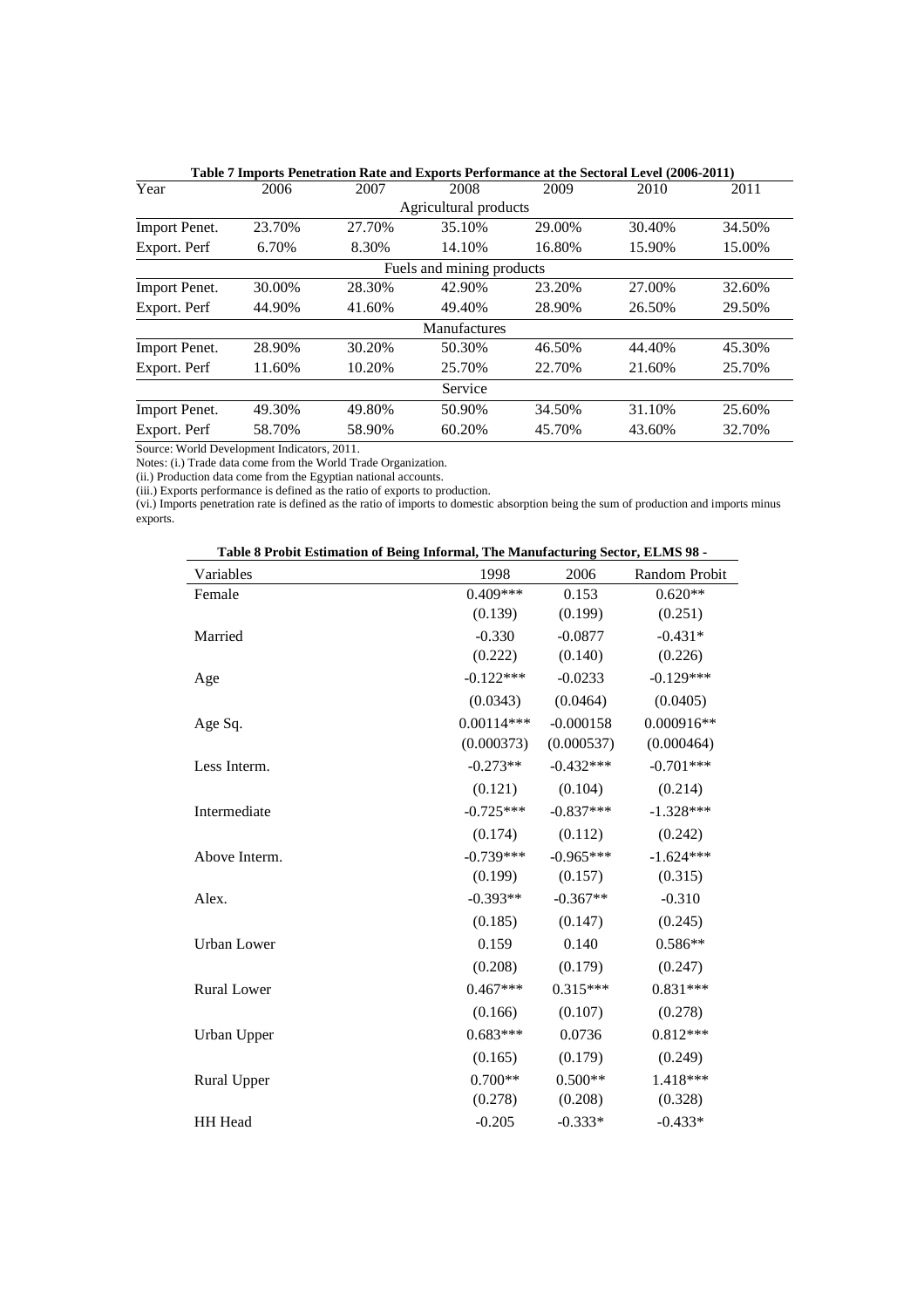|                            | (0.168)     | (0.198)    | (0.248)    |
|----------------------------|-------------|------------|------------|
| HH Size                    | $-0.0161$   | $-0.0114$  | $-0.0228$  |
|                            | (0.0289)    | (0.0209)   | (0.0354)   |
| Share of OLF dep. $(0-14)$ | $-0.173$    | 0.0171     | $-0.527$   |
|                            | (0.319)     | (0.336)    | (0.458)    |
| Share of OLF dep. (15-64)  | $-0.348$    | $-0.594**$ | $-0.875**$ |
|                            | (0.242)     | (0.272)    | (0.418)    |
| Share of OLF dep. $(65+)$  | $-1.016*$   | $-0.0633$  | $-0.939$   |
|                            | (0.552)     | (0.687)    | (0.906)    |
| Tariff                     | $-0.894***$ | $0.136***$ | $-0.0321*$ |
|                            | (0.0480)    | (0.00412)  | (0.0181)   |
| <b>Industry Dummies</b>    | Yes         | Yes        |            |
| Constant                   | $22.57***$  | $-0.00559$ | $4.421***$ |
|                            | (1.037)     | (0.840)    | (0.944)    |
| LnSigma                    |             |            | $0.763**$  |
|                            |             |            | (0.311)    |
| <b>Observations</b>        | 1,007       | 1,574      | 1,654      |
| LL                         | $-426.3$    | $-745.8$   | $-690.1$   |
| Pseudo R <sub>2</sub>      | 0.388       | 0.316      |            |

Notes: (i.) Robust standard errors in parentheses.

(ii.) Random-effects have been estimated for the panel sample.

(iii.) Errors are clustered by economic activities.

(iv.)  $***$ ,  $**$  and  $*$  represent respectively statistical significance at the 1%, 5% and 10% levels.

#### **Table 9 Random-Effect and Fixed-effect Logit Estimation of the Probability of Informal Employment, Panel Data ELMS98-ELMPS06**  j.  $\overline{\phantom{0}}$

| <b>Variables</b>           | Random      | Fixed       |
|----------------------------|-------------|-------------|
| Female                     | $1.054**$   |             |
|                            | (0.448)     |             |
| Married                    | $-0.658*$   | $-0.741$    |
|                            | (0.399)     | (1.901)     |
| Age                        | $-0.265***$ | $-0.737**$  |
|                            | (0.0733)    | (0.293)     |
| Age Sq.                    | 0.00198**   | $0.00792**$ |
|                            | (0.000832)  | (0.00338)   |
| Less Interm.               | $-1.458***$ | $-0.953$    |
|                            | (0.392)     | (1.206)     |
| Intermediate               | $-2.579***$ | $-1.006$    |
|                            | (0.447)     | (2.149)     |
| Above Interm.              | $-3.169***$ | $-17.35$    |
|                            | (0.580)     | (1,975)     |
| Urban                      | $1.276***$  | $-15.89$    |
|                            | (0.320)     | (2,752)     |
| Share of OLF dep. $(0-14)$ | $-1.091$    | 1.443       |
|                            | (0.810)     | (1.510)     |
| Share of OLF dep. (15-64)  | $-1.705**$  | $-0.295$    |
|                            | (0.746)     | (2.164)     |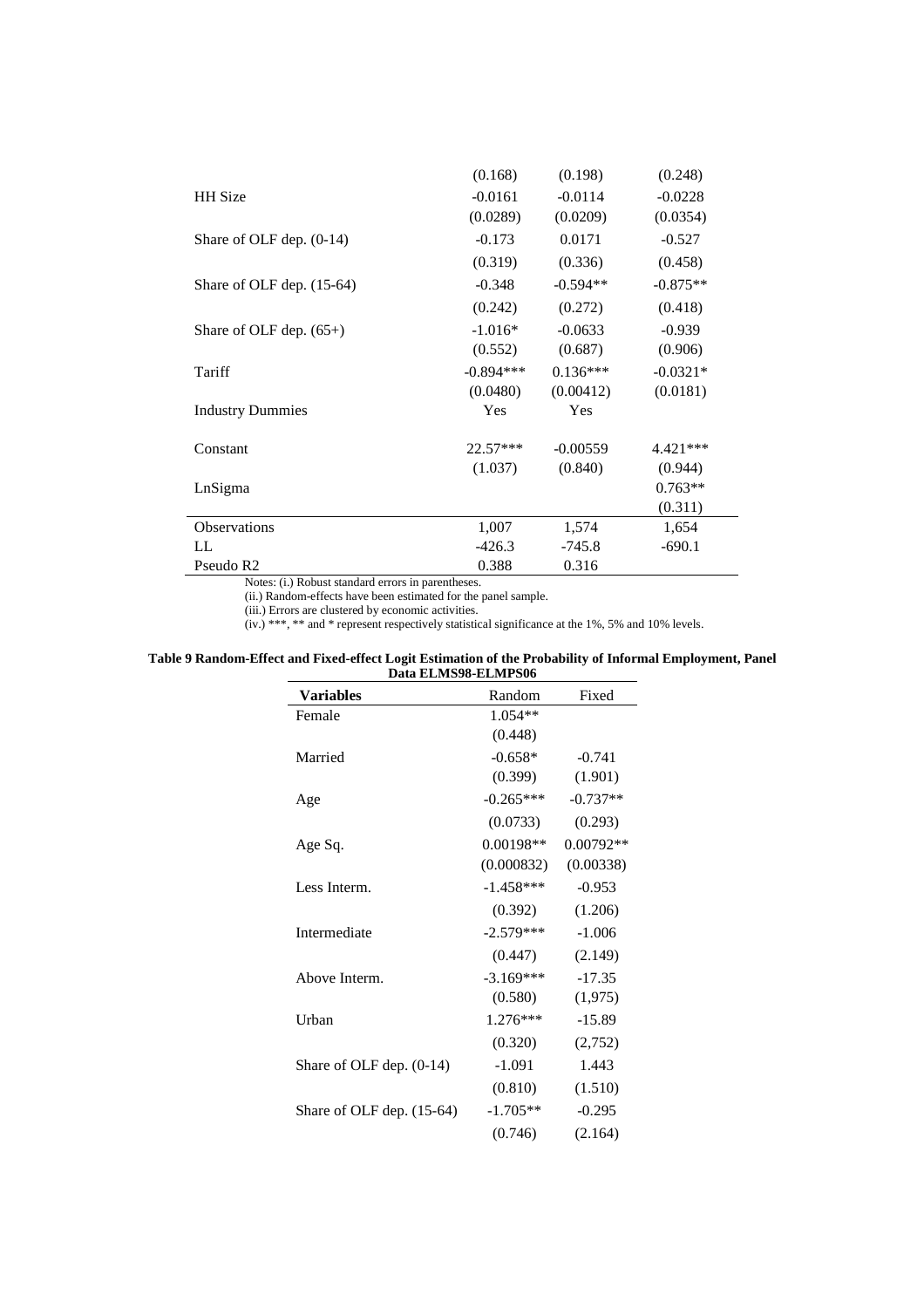| Share of OLF dep. $(65+)$ | $-1.719$   | -4.437    |  |
|---------------------------|------------|-----------|--|
|                           | (1.615)    | (5.544)   |  |
| <b>HH</b> Head            | $-0.656$   | 1.503     |  |
|                           | (0.441)    | (2.277)   |  |
| <b>HH</b> Size            | 0.00705    | $-0.0509$ |  |
|                           | (0.0623)   | (0.158)   |  |
| Tariff                    | $-0.0595*$ | $-0.0943$ |  |
|                           | (0.0322)   | (0.0598)  |  |
| Constant                  | 9.095***   |           |  |
|                           | (1.713)    |           |  |
| LnSigma U                 | $1.961***$ |           |  |
|                           | (0.306)    |           |  |
| <b>Observations</b>       | 1,654      | 120       |  |
| Number of indid           | 1,228      | 60        |  |
| LL                        | $-703.3$   | -30.56    |  |

Notes: (i.) In order to use a Hausman Test, the random effect model was fit excluding the industry dummies since the fixed-effect model did not converge if they were included. This leaded to a positive coefficient of tariff in the random effect model.

(ii.) \*\*\*, \*\* and \* represent respectively statistical significance at the 1%, 5% and 10% levels.

| Table To Two-Step Analysis Results - Weighten Regression of Industry Informanty unferentials |                                                                                                           |             |                |             |            |             |  |  |
|----------------------------------------------------------------------------------------------|-----------------------------------------------------------------------------------------------------------|-------------|----------------|-------------|------------|-------------|--|--|
|                                                                                              | 1998                                                                                                      |             | 2006           |             | Pooled     |             |  |  |
|                                                                                              | <b>WLS</b>                                                                                                | VWLS        | <b>WLS</b>     | <b>VWLS</b> | WLS        | <b>VWLS</b> |  |  |
| Tariff                                                                                       | 0.0147                                                                                                    | $0.0198***$ | 0.0102         | $0.0301***$ | $0.0434*$  | $0.0395***$ |  |  |
|                                                                                              | (0.0134)                                                                                                  | (0.000978)  | (0.0128)       | (0.00124)   | (0.0218)   | (0.00352)   |  |  |
| $2006$ dummy                                                                                 |                                                                                                           |             |                |             | $0.399**$  | $0.190***$  |  |  |
|                                                                                              |                                                                                                           |             |                |             | (0.169)    | (0.0287)    |  |  |
| Industry dummies                                                                             | N <sub>0</sub>                                                                                            | No.         | N <sub>0</sub> | No.         | <b>Yes</b> | <b>Yes</b>  |  |  |
| Constant                                                                                     | $-0.785***$                                                                                               | $-0.507***$ | $-0.308$       | $-0.767***$ | $-1.035*$  | $-1.019***$ |  |  |
|                                                                                              | (0.240)                                                                                                   | (0.0203)    | (0.195)        | (0.0185)    | (0.570)    | (0.0792)    |  |  |
| <b>Observations</b>                                                                          | 22                                                                                                        | 22          | 22             | 22          | 44         | 44          |  |  |
| R-squared                                                                                    | 0.057                                                                                                     |             | 0.031          |             | 0.859      |             |  |  |
| Chi squared                                                                                  |                                                                                                           | 409.3       |                | 589.5       |            | 5571        |  |  |
|                                                                                              | Matage $(1)$ *** ** and * nonnagent nonpactively statistical significance at the 10/ $50$ and 100/ levels |             |                |             |            |             |  |  |

**Table 10 Two-Step Analysis Results - Weighted Regression of Industry Informality differentials** 

Notes: (i.) \*\*\*, \*\* and \* represent respectively statistical significance at the 1%, 5% and 10% levels.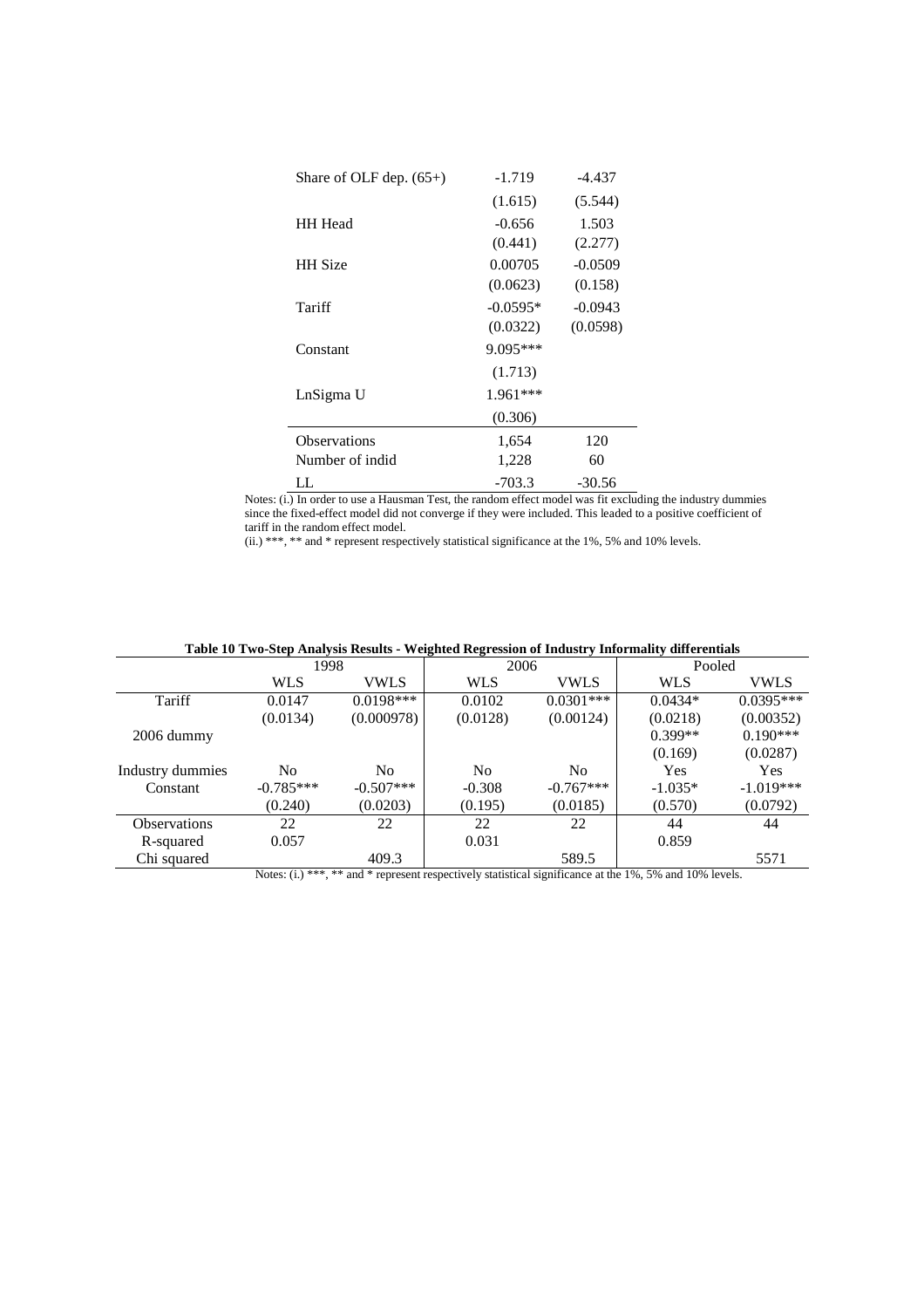#### **Figures**



Figure 1 The distribution of Informal Workers by Economic Activity Sector in 1998 and 2006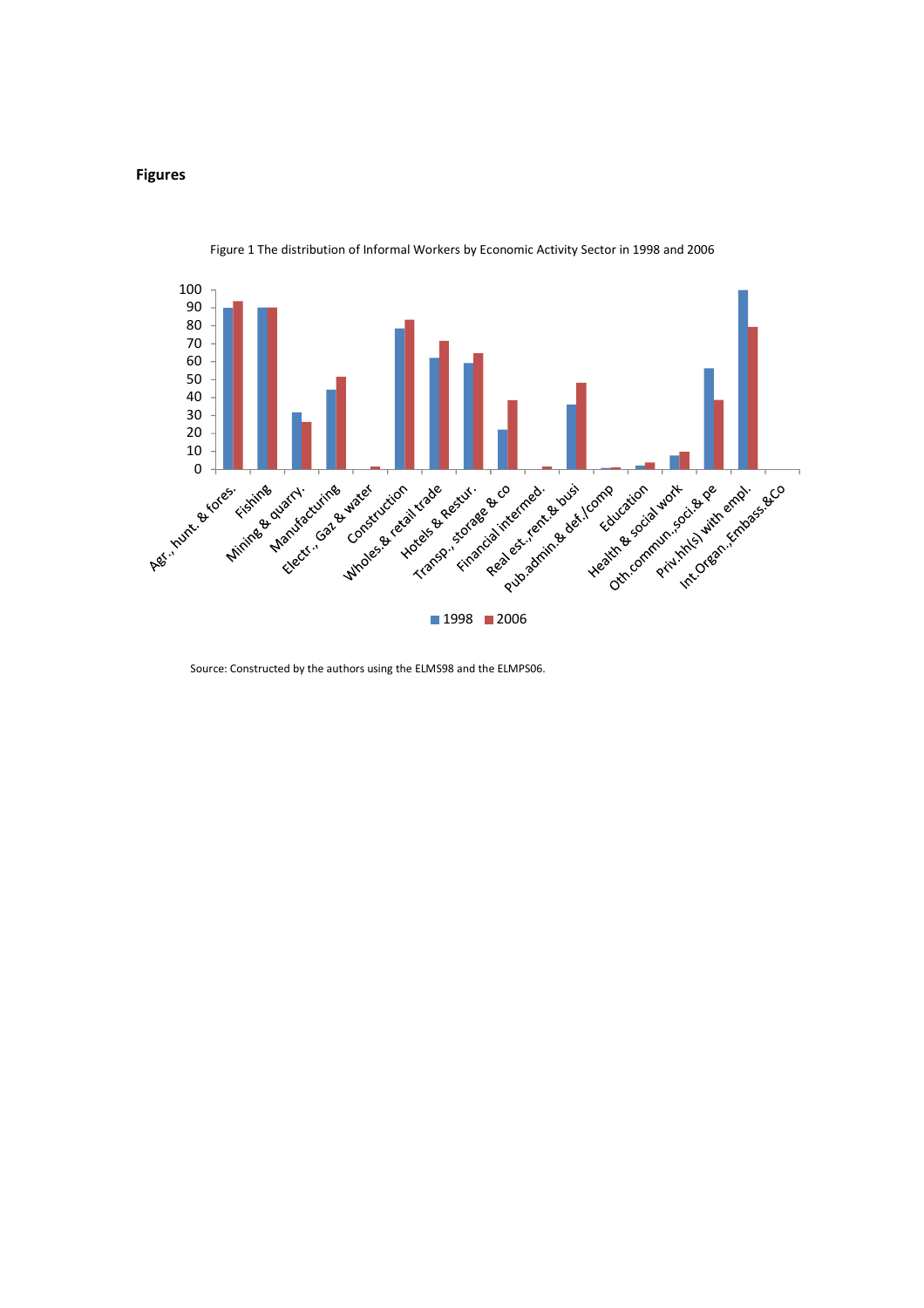

Figure 2 The distribution of Manufacturing Sector Workers, by Formality Status in 1998 and 2006

Figure 3 Exports and Imports Evolution (in billion USD)



Source: Constructed by the authors using the Central Bank of Egypt datasets

Source: Constructed by the authors using the ELMS98 and the ELMPS06.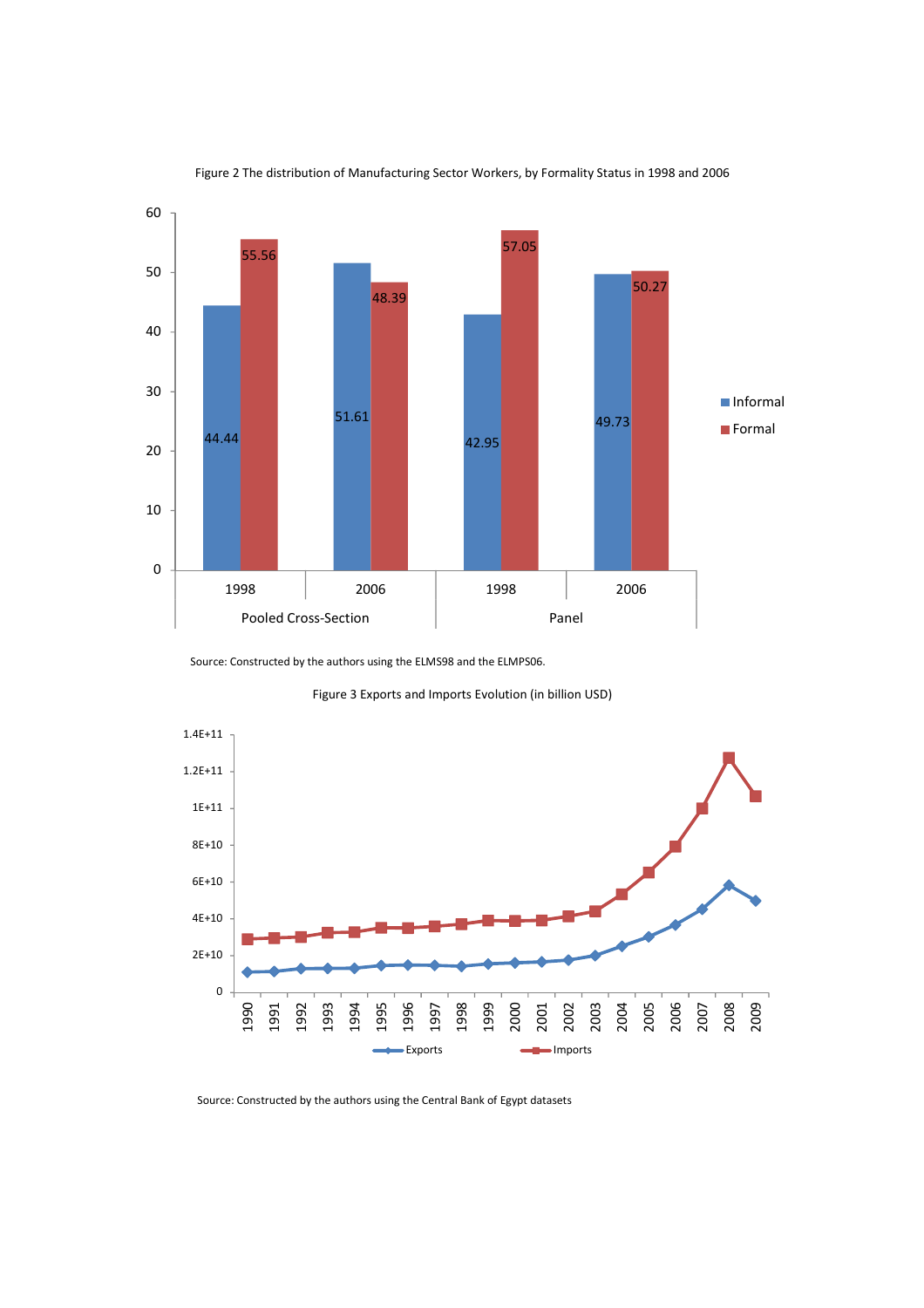

#### Figure 4 Exports and Imports as Share to GDP (%)

Source: Constructed by the authors using the Central Bank of Egypt datasets.



Figure 5 Tariffs in Manufacturing Sector (in percentage)

Source: Constructed by the authors using the Ministry of Industry and Foreign Trade datasets.